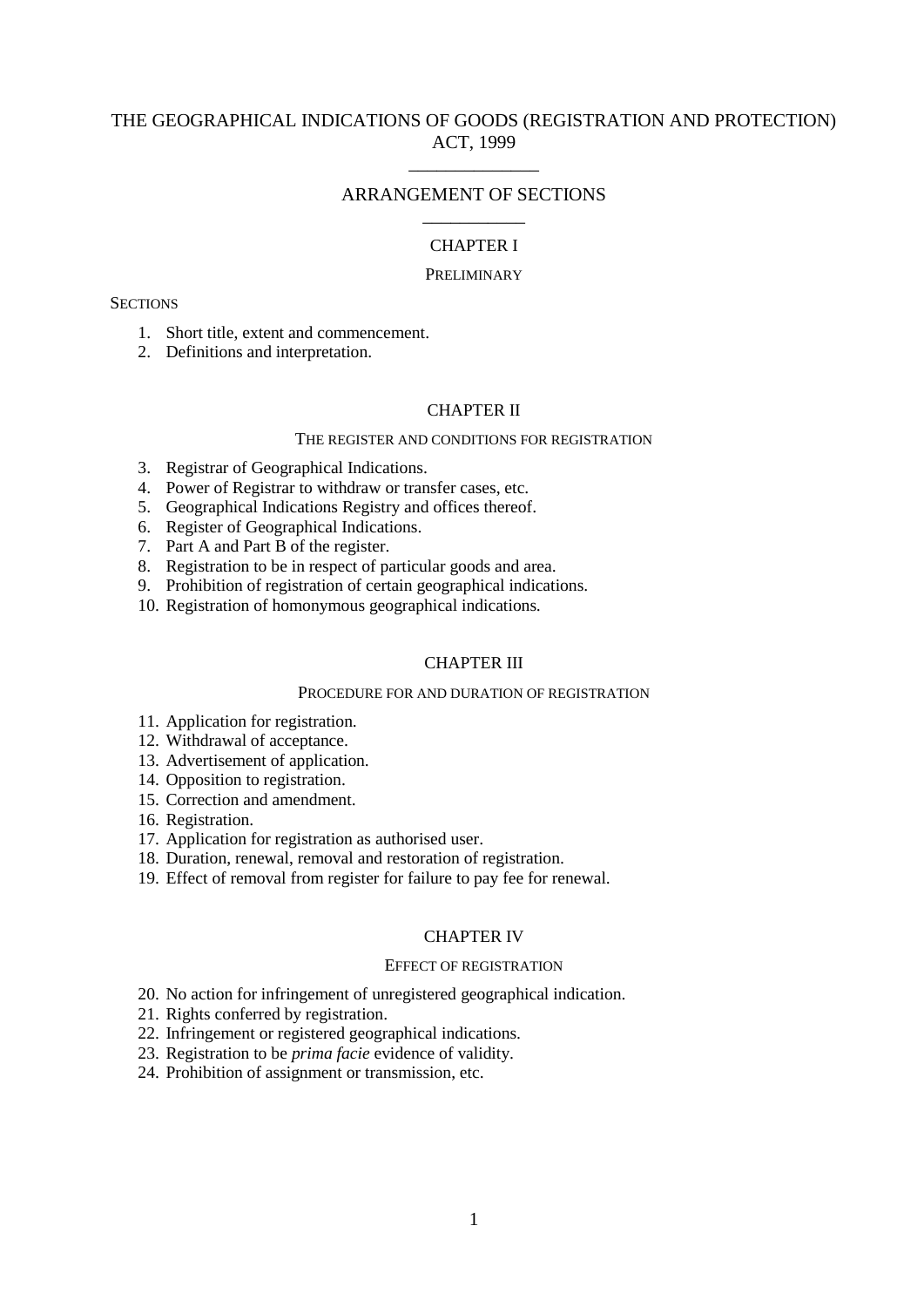# CHAPTER V

### SPECIAL, PROVISIONS RELATING TO TRADE MARK AND PRIOR USERS

#### **SECTIONS**

- 25. Prohibition of registration of geographical indication as trade mark.
- 26. Protection to certain trade marks.

### CHAPTER VI

#### RECTIFICATION AND CORRECTION OF THE REGISTER

- 27. Power to cancel or vary registration and to rectify the register.
- 28. Correction of register.
- 29. Alteration of registered geographical indications.
- 30. Adaptation of entries in register to amend or substitute classification of goods.

## CHAPTER VII

### APPEALS TO THE APPELLATE BOARD

- 31. Appeals to the Appellate Board.
- 32. Bar of jurisdiction of courts, etc.
- 33. Procedure of the Appellate Board.
- 34. Procedure for application for rectification, etc., before Appellate Board.
- 35. Appearance of Registrar in legal proceedings.
- 36. Costs of Registrar in proceedings before Appellate Board.

# CHAPTER VIII

#### OFFENCES, PENALTIES AND PROCEDURE

- 37. Meaning of applying geographical indications.
- 38. Falsifying and falsely applying geographical indications.
- 39. Penalty for applying false geographical indications.
- 40. Penalty for selling goods to which false geographical indication is applied.
- 41. Enhanced penalty on second or subsequent conviction.
- 42. Penalty for falsely representing a geographical indication as registered.
- 43. Penalty for improperly describing a place of business as connected with the Geographical Indications Registry.
- 44. Penalty for falsification of entries in the register.
- 45. No offence in certain cases.
- 46. Forfeiture of goods.
- 47. Exemption of certain persons employed in ordinary course of business.
- 48. Procedure where invalidity of registration is pleaded by the accused.
- 49. Offences by companies.
- 50. Cognizance of certain offences and the powers of police officer for search and seizure.
- 51. Costs of defence of prosecution.
- 52. Limitation of prosecution.
- 53. Information as to commission of offence.
- 54. Punishment for abetement in India of acts done out of India.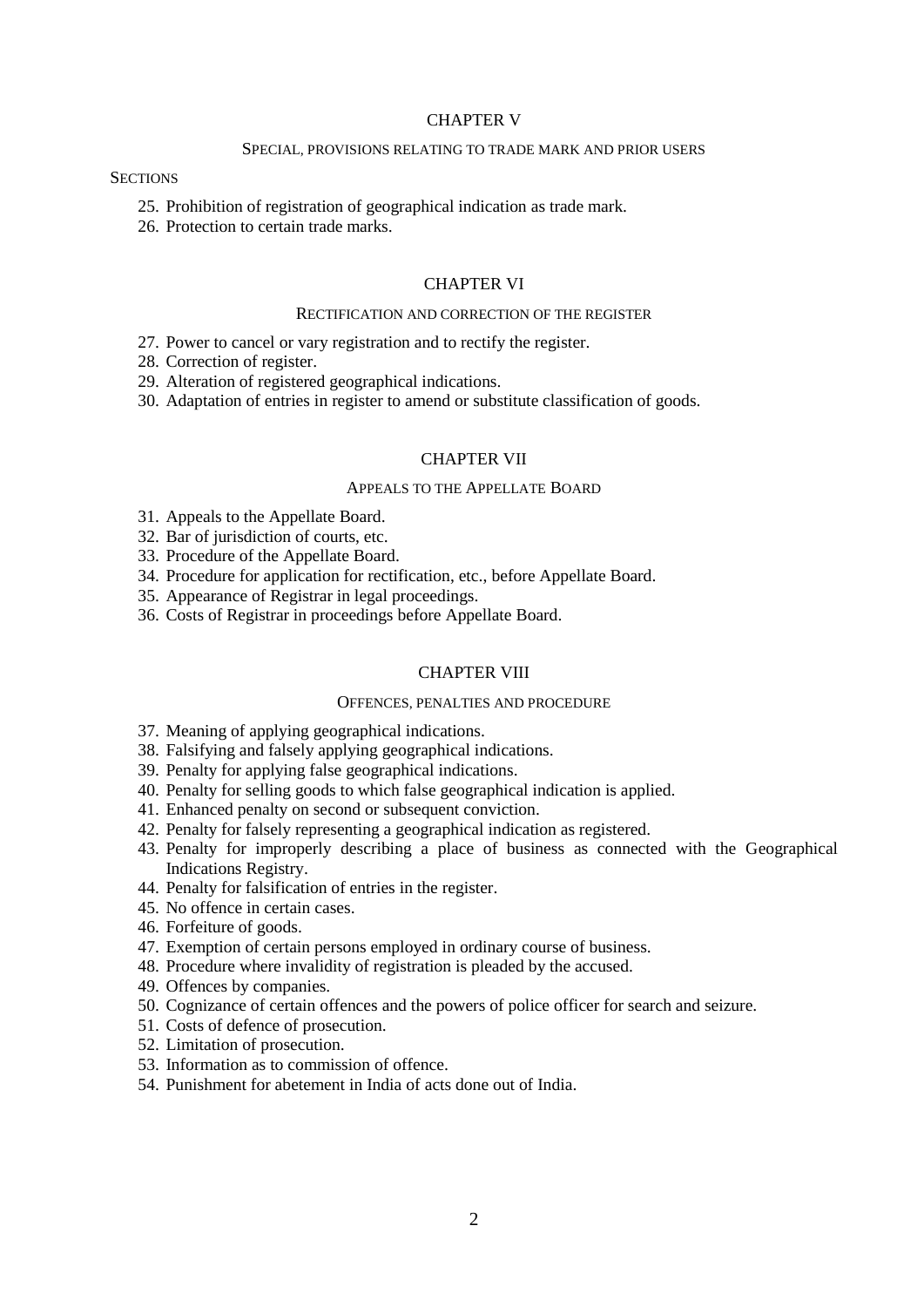# CHAPTER IX

### **MISCELLANEOUS**

## **SECTIONS**

- 55. Protection of action taken in good faith.
- 56. Certain persons to be public servants.
- 57. Stay of proceedings where the validity of registration of the geographical indication is questioned etc.
- 58. Application for rectification of register to be made to Appellate Board in certain cases.
- 59. Implied warranty on sale of indicated goods.
- 60. Powers of Registrar.
- 61. Exercise of discretionary power by Registrar.
- 62. Evidence before Registrar.
- 63. Death of party to a proceeding.
- 64. Extension of time.
- 65. Abandonment.
- 66. Suit for infringement, etc., to be instituted before district court.
- 67. Relief in suit for infringement or for passing off.
- 68. Authorised user to be impleaded in certain proceedings.
- 69. Evidence of entries in register, etc., and things done by the Registrar.
- 70. Registrar and other officers not compellable to produce register, etc.
- 71. Power to require goods to show indication of origin.
- 72. Certificate of validity.
- 73. Groundless threats of legal proceedings.
- 74. Address for service.
- 75. Trade usages, etc., to be taken into consideration.
- 76. Agents.
- 77. Indexes.
- 78. Documents open to public inspection.
- 79. Reports of Registrar to be placed before Parliament.
- 80. Fees and surcharge.
- 81. Savings in respect of certain matters in Chapter VIII.
- 82. Declaration as to title of geographical indication not registrable under the Registration Act, 1908.
- 83. Government to be bound.
- 84. Special provisions relating to applications for registration from citizens of convention countries.
- 85. Provision as to reciprocity.
- 86. Powers of Central Government to remove difficulties.
- 87. Power to make rules.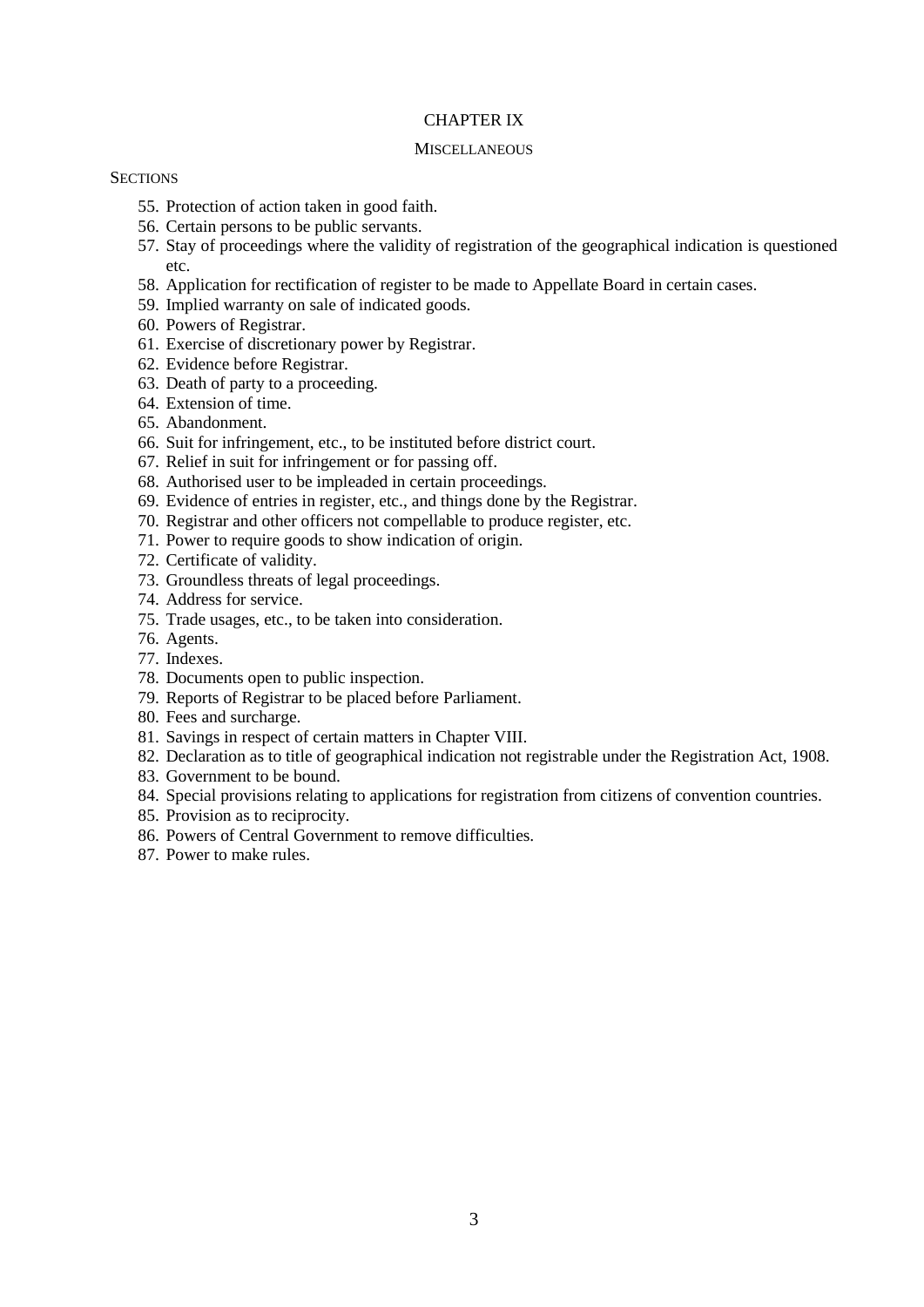# THE GEOGRAPHICAL INDICATIONS OF GOODS (REGISTRATION AND PROTECTION) ACT, 1999

## ACT NO. 48 OF 1999

[30*th Decembe*r, 1999.]

An Act to provide for the registration and better protection of geographical indications relating to goods.

BE it enacted by Parliament in the Fiftieth Year of the Republic of India as follows:—

#### CHAPTER I

#### PRELIMINARY

**1. Short title, extent and commencement.**—( $I$ ) This Act may be called the Geographical Indications of Goods (Registration and Protection) Act, 1999.

(*2*) It extends to the whole of India.

 $(3)$  It shall come into force on such date<sup>1</sup> as the Central Government may, by notification in the Official Gazette, appoint; and different dates may be appointed for different provisions of this Act, and any reference in any such provision to the commencement of this Act shall be construed as a reference to the coming into force of that provision.

**2. Definitions and interpretation.**—(*1*) In this Act, unless the context otherwise requires,—

(*a*) "Appellate Board" means the Appellate Board established under section 83 of the Trade Marks Act, 1999 (47 of 1999);

(*b*) "authorised user" means the authorised user of a geographical indication registered under section 17;

(*c*) "deceptively similar" A geographical indication shall be deemed to be deceptively similar to another geographical indication if it so nearly resembles that other geographical indication as to be likely to deceive or cause confusion;

(*d*) "district court" has the meaning assigned to it in the Code of Civil Procedure, 1908 (5 of 1908);

(*e*) "geographical indication", in relation to goods, means an indication which identifies such goods as agricultural goods, natural goods or manufactured goods as originating, or manufactured in the territory of a country, or a region or locality in that territory, where a given quality, reputation or other characteristic of such goods is essentially attributable to its geographical origin and in case where such goods are manufactured goods one of the activities of either the production or of processing or preparation of the goods concerned takes place in such territory, region or locality, as the case may be.

*Explanation.*—For the purposes of this clause, any name which is not the name of a country, region or locality of that country shall also be considered as the geographical indication if it relates to a specific geographical area and is used upon or in relation to particular goods originating from that country, region or locality, as the case may be;

(*f*) "goods" means any agricultural, natural or manufactured goods or any goods of handicraft or of industry and includes food stuff;

(*g*) "indication" includes any name, geographical or figurative representation or any combination of them conveying or suggesting the geographical origin of goods to which it applies;

(*h*) "name" includes any abbreviation of a name;

 $\overline{a}$ 

<sup>1. 15</sup>th September, 2003, *vide* notification No. S.O. 1051(E), dated 15th September, 2003, s*ee* Gazette of India, Extraordinary, Part II, sec. 3(*ii*).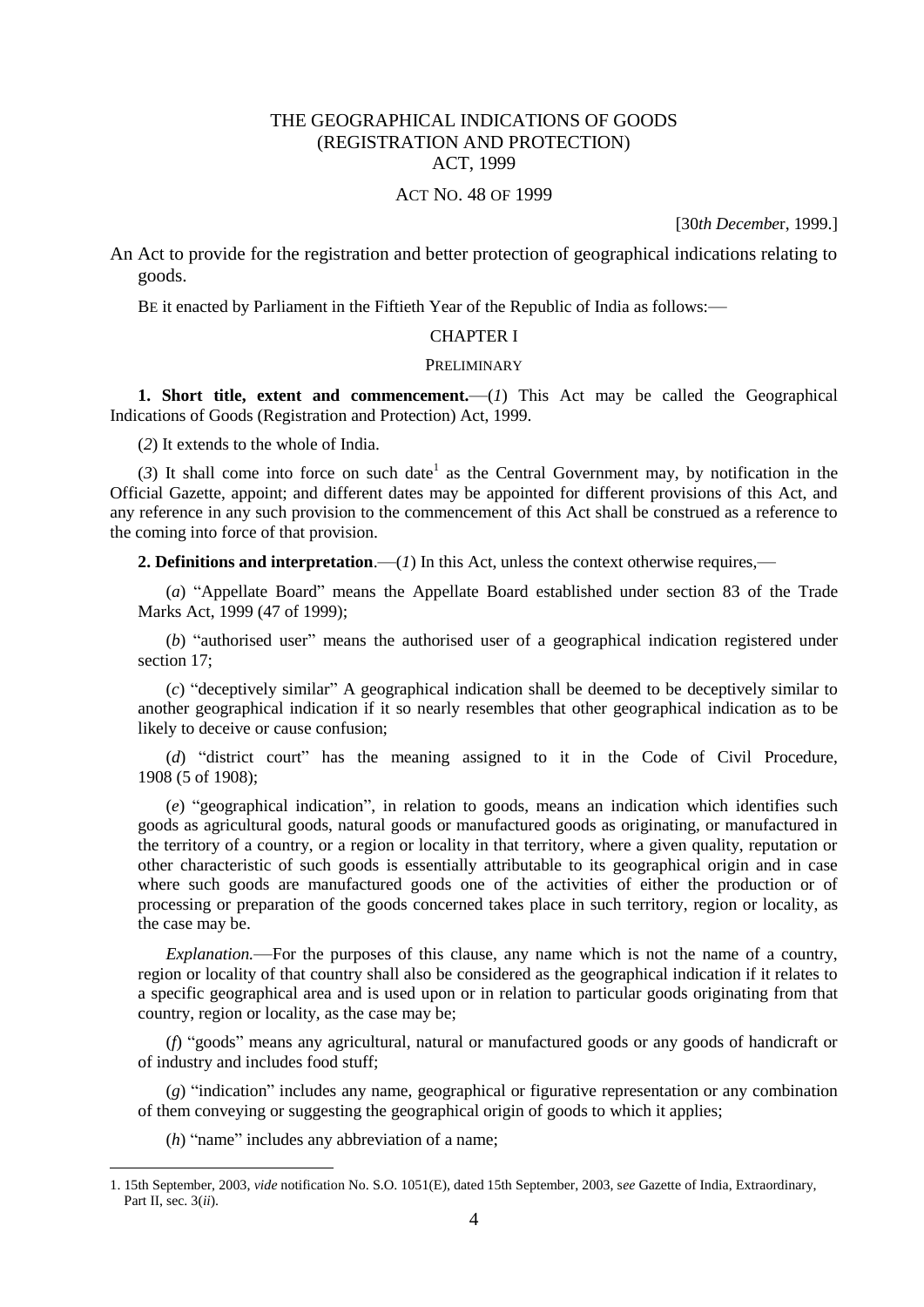(*i*) "package" includes any case, box, container, covering, folder, receptacle, vessel, casket, bottle, wrapper, label, band, ticket, reel, frame, capsule, cap, lid, stopper and cork;

(*j*) "prescribed" means prescribed by rules made under this Act;

 $(k)$  "producer", in relation to goods, means any person who,—

(*i*) if such goods are agricultural goods, produces the goods and includes the person who processes or packages such goods;

(*ii*) if such goods are natural goods, exploits the goods;

(*iii*) if such goods are handicraft or industrial goods, makes or manufactures the goods,

and includes any person who trades or deals in such production, exploitation, making or manufacturing, as the case may be, of the goods;

(*l*) "register" means the Register of Geographical Indications referred to in section 6;

(*m*) "registered" (with its grammatical variations) means registered under this Act;

(*n*) "registered proprietor", in relation to a geographical indication, means any association of persons or of producers or any organisation for the time being entered in the register as proprietor of the geographical indication;

(*o*) "Registrar" means the Registrar of Geographical Indications referred to in section 3;

(*p*) "tribunal" means the Registrar or, as the case may be, the Appellate Board before which the proceeding concerned is pending.

(*2*) Words and expressions used and not defined in this Act but defined in the Trade Marks Act, 1999 (47 of 1999) shall have the meanings respectively assigned to them in that Act.

(*3*) In this Act, unless the context otherwise requires, any reference—

(*a*) to the use of a geographical indication shall be construed as a reference to the use of a printed or other visual representation of the geographical indication;

(*b*) to the use of a geographical indication in relation to goods shall be construed as a reference to the use of the geographical indication upon, or in any physical or in any other relation whatsoever, to such goods;

(*c*) to a registered geographical indication shall be construed as including a reference to a geographical indication registered in the register;

(*d*) to the Registrar shall be construed as including a reference to any officer when discharging the functions of the Registrar in pursuance of sub-section (*2*) of section 3;

(*e*) to the Geographical Indications Registry shall be construed as including a reference to any office of the Geographical Indications Registry.

# CHAPTER II

# THE REGISTER AND CONDITIONS FOR REGISTRATION

**3. Registrar of Geographical Indications**.—(*1*) The Controller-General of Patents, Designs and Trade Marks appointed under sub-section (*1*) of section 3 of the Trade Marks Act, 1999, shall be the Registrar of Geographical Indications.

(*2*) The Central Government may appoint such officers with such designations as it thinks fit for the purpose of discharging, under the superintendence and direction of the Registrar, such functions of the Registrar under this Act, as he may from time to time authorise them to discharge.

**4. Power of Registrar to withdraw or transfer cases, etc.**—Without prejudice to the generality of the provisions of sub-section (*2*) of section 3, the Registrar may, by order in writing and for reasons to be recorded therein, withdraw any matter pending before an officer appointed under the said sub-section (*2*) and deal with such matter himself either *de novo* or from the stage it was so withdrawn or transfer the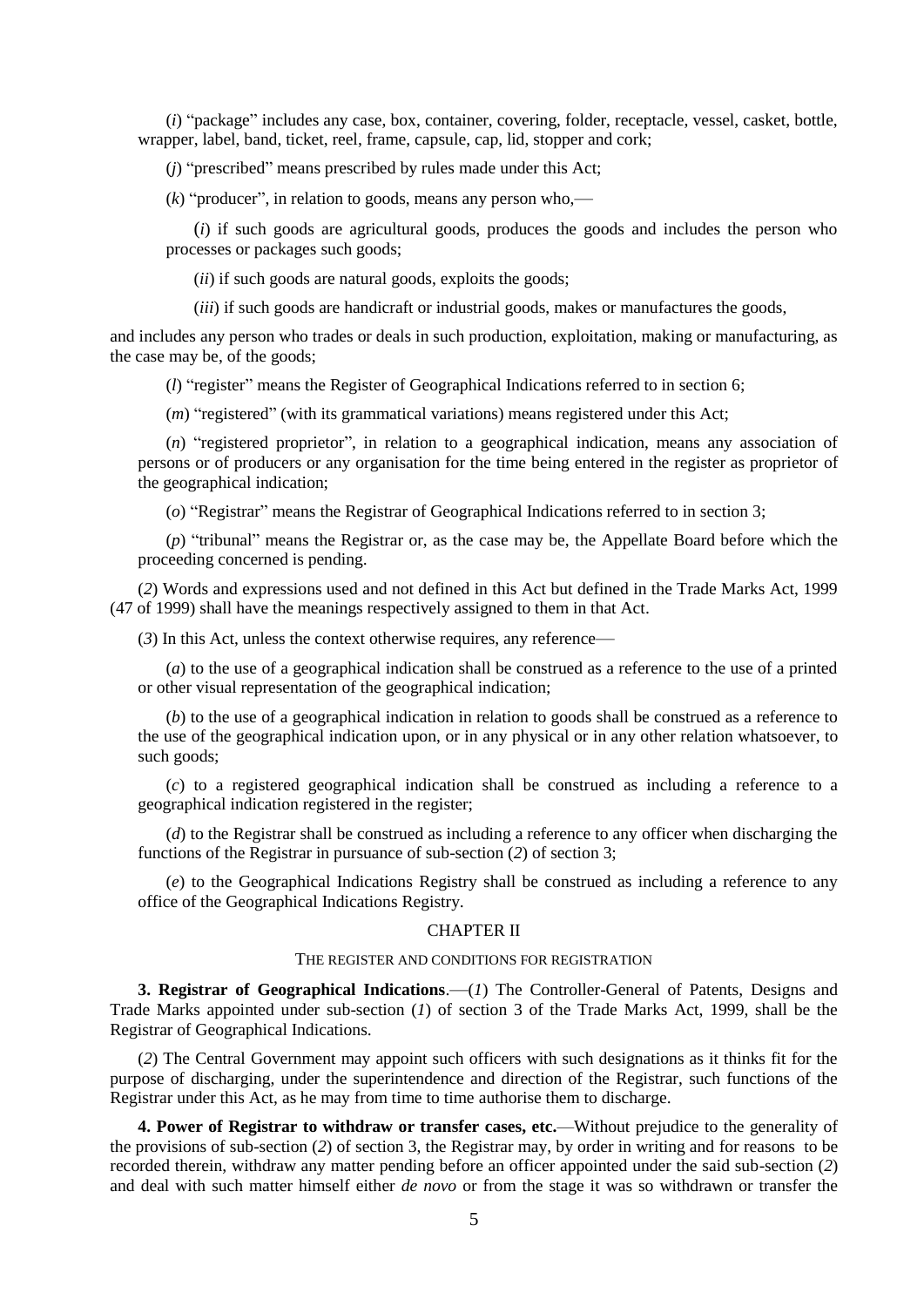same to another officer so appointed who may, subject to special directions in the order of transfer, proceed with the matter either *de novo* or from the stage it was so transferred.

**5. Geographical Indications Registry and offices thereof**.—(*1*) For the purpose of this Act, there shall be established a Registry which shall be known as the Geographical Indications Registry.

(*2*) The head office of the Geographical Indications Registry shall be at such place as the Central Government may, by notification in the Official Gazette, specify, and for the purpose of facilitating the registrations of geographical indications, there may be established at such places as the Central Government may think fit branch offices of the Geographical Indications Registry.

(*3*) The Central Government may, by notification in the Official Gazette, define the territorial limits within which an office of the Geographical Indications Registry may exercise its functions.

(*4*) There shall be a seal of the Geographical Indications Registry.

**6. Register of Geographical Indications.**—For the purposes of this Act, a record called the Register of geographical indications shall be kept at the head office of the Geographical Indications Registry, wherein shall be entered all registered geographical indications with the names, addresses and descriptions of the proprietors, the names , addresses and descriptions of authorised users and such other matters relating to registered geographical indications as may be prescribed and such registers may be maintained wholly or partly on computer.

(*2*) Notwithstanding anything contained in sub-section (*1*), it shall be lawful for the Registrar to keep the records wholly or partly in computer floppies or diskettes or in any other electronic form, subject to such safeguards as may be prescribed.

(*3*) Where such register is maintained wholly or partly in computer floppies or diskettes or in any other electronic form under sub-section (*2*), any reference in this Act to any entry in the register shall be construed as the reference to the entry as maintained on computer floppies or diskettes or in any other electronic form, as the case may be.

(*4*) No notice of any trust, express or implied or constructive, shall be entered in the register and no such notice shall be receivable by the Registrar.

(*5*) Subject to the superintendence and direction of the Central Government, the register shall be kept under the control and management of the Registrar.

(*6*) There shall be kept at each branch office of the Geographical Indications Registry a copy of the register and such other documents mentioned in section 78 as the Central Government may, by notification in the Official Gazette, direct.

**7. Part A and Part B of the register.**—(*1*) The register referred to in section 6 shall be divided into two Parts called respectively Part A and Part B.

(*2*) The particulars relating to the registration of the geographical indications shall be incorporated and form Part A of the register in the prescribed manner.

(*3*) The particulars relating to the registration of the authorised users shall be incorporated and form part of Part B of the register in the prescribed manner.

**8. Registration to be in respect of particular goods and area.**—(*1*) A geographical indication may be registered in respect of any or all of the goods, comprised in such class of goods as may be classified by the Registrar and in respect of a definite territory of a country, or a region or locality in that territory, as the case may be.

(*2*) The Registrar shall classify the goods under sub-section (*1*), as far as may be, in accordance with the International classification of goods for the purposes of registration of geographical indications.

(*3*) The Registrar may publish in the prescribed manner an alphabetical index of classification of goods referred to in sub-section (*2*).

(*4*) Any question arising as to the class within which any goods fall or the definite area as referred to in sub-section (*1*) in respect of which the geographical indication is to be registered or where any goods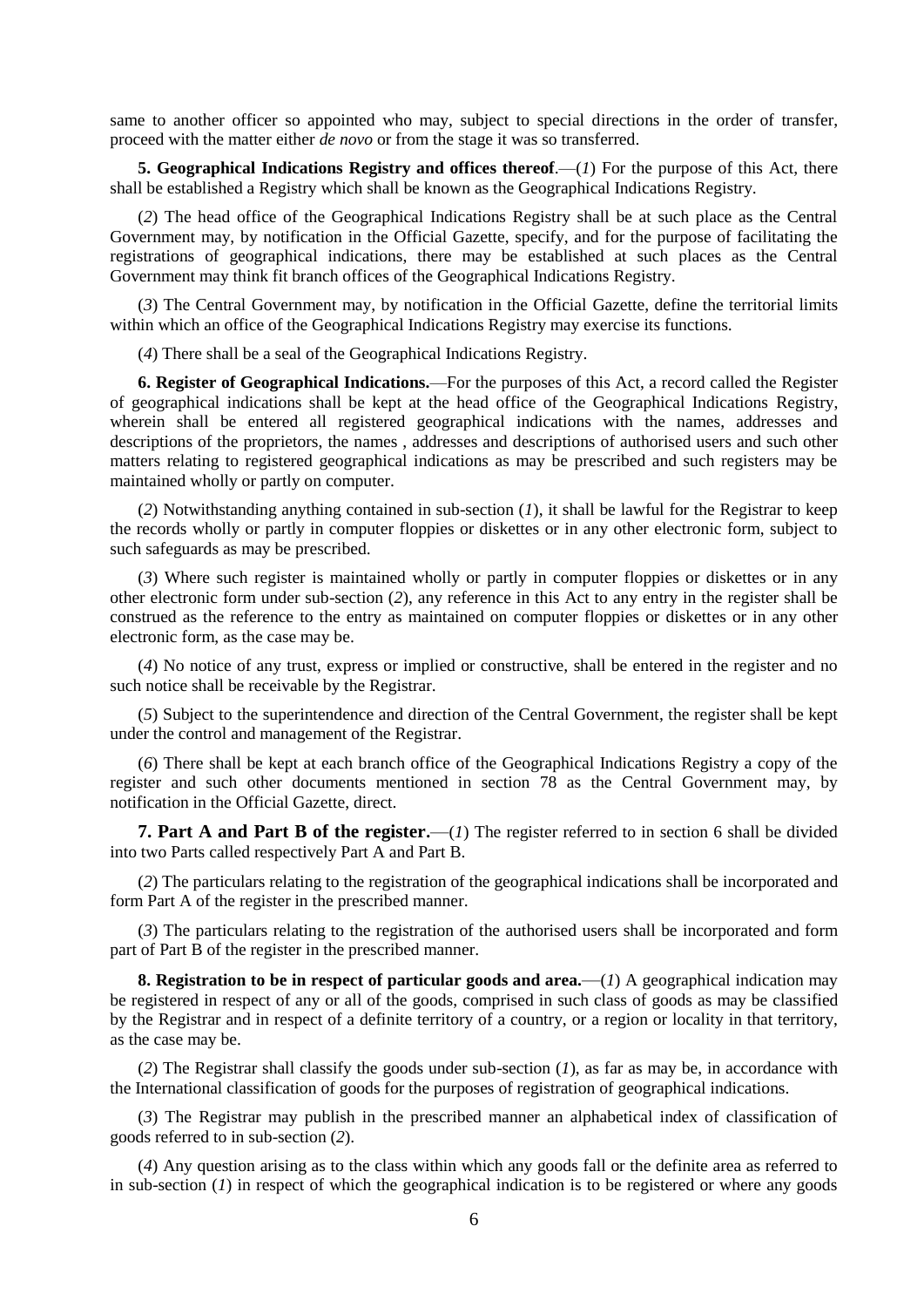are not specified in the alphabetical index of goods published under sub-section (*3*) shall be determined by the Registrar whose decision in the matter shall be final.

#### **9. Prohibition of registration of certain geographical indications**.—A geographical indication—

(*a*) the use of which would be likely to deceive or cause confusion; or

(*b*) the use of which would be contrary to any law for the time being in force; or

(*c*) which comprises or contains scandalous or obscene matter; or

(*d*) which comprises or contains any matter likely to hurt the religious susceptibilities of any class or section of the citizens of India; or

(*e*) which would otherwise be disentitled to protection in a court; or

(*f*) which are determined to be generic names or indications of goods and are, therefore, not or ceased to be protected in their country of origin, or which have fallen into disuse in that country; or

(*g*) which, although literally true as to the territory, region or locality in which the goods originate, but falsely represent to the persons that the goods originate in another territory, region or locality, as the case may be,

shall not be registered as a geographical indication.

*Explanation 1*.—For the purposes of this section, "generic names or indications", in relation to goods, means the name of a goods which, although relates to the place or the region where the goods was originally produced or manufactured, has lost its original meaning and has become the common name of such goods and serves as a designation for or indication of the kind, nature, type or other property or characteristic of the goods.

*Explanation 2.*—In determining whether the name has become generic, account shall be taken of all factors including the existing situation in the region or place in which the name originates and the area of consumption of the goods.

**10. Registration of homonymous geographical indications**.—Subject to the provisions of section 7, a homonymous geographical indication may be registered under this Act, if the Registrar is satisfied, after considering the practical conditions under which the homonymous indication in question shall be differentiated from other homonymous indications and the need to ensure equitable treatment of the producers of the goods concerned, that the consumers of such goods shall not be confused or misled in consequence of such registration.

# CHAPTER III

# PROCEDURE FOR AND DURATION OF REGISTRATION

11. Application for registration.—(*1*) Any association of persons or producers or any organisation or authority established by or under any law for the time being in force representing the interest of the producers of the concerned goods, who are desirous of registering a geographical indication in relation to such goods shall apply in writing to the Registrar in such form and in such manner and accompanied by such fees as may be prescribed for the registration of the geographical indication.

(*2*) The application under sub-section (*1*) shall contain—

(*a*) a statement as to how the geographical indication serves to designate the goods as originating from the concerned territory of the country or region or locality in the country, as the case may be, in respect of specific quality, reputation or other characteristics of which are due exclusively or essentially to the geographical environment, with its inherent natural and human factors, and the production, processing or preparation of which takes place in such territory, region or locality, as the case may be;

(*b*) the class of goods to which the geographical indication shall apply;

(*c*) the geographical map of the territory of the country or region or locality in the country in which the goods orginate or are being manufactured;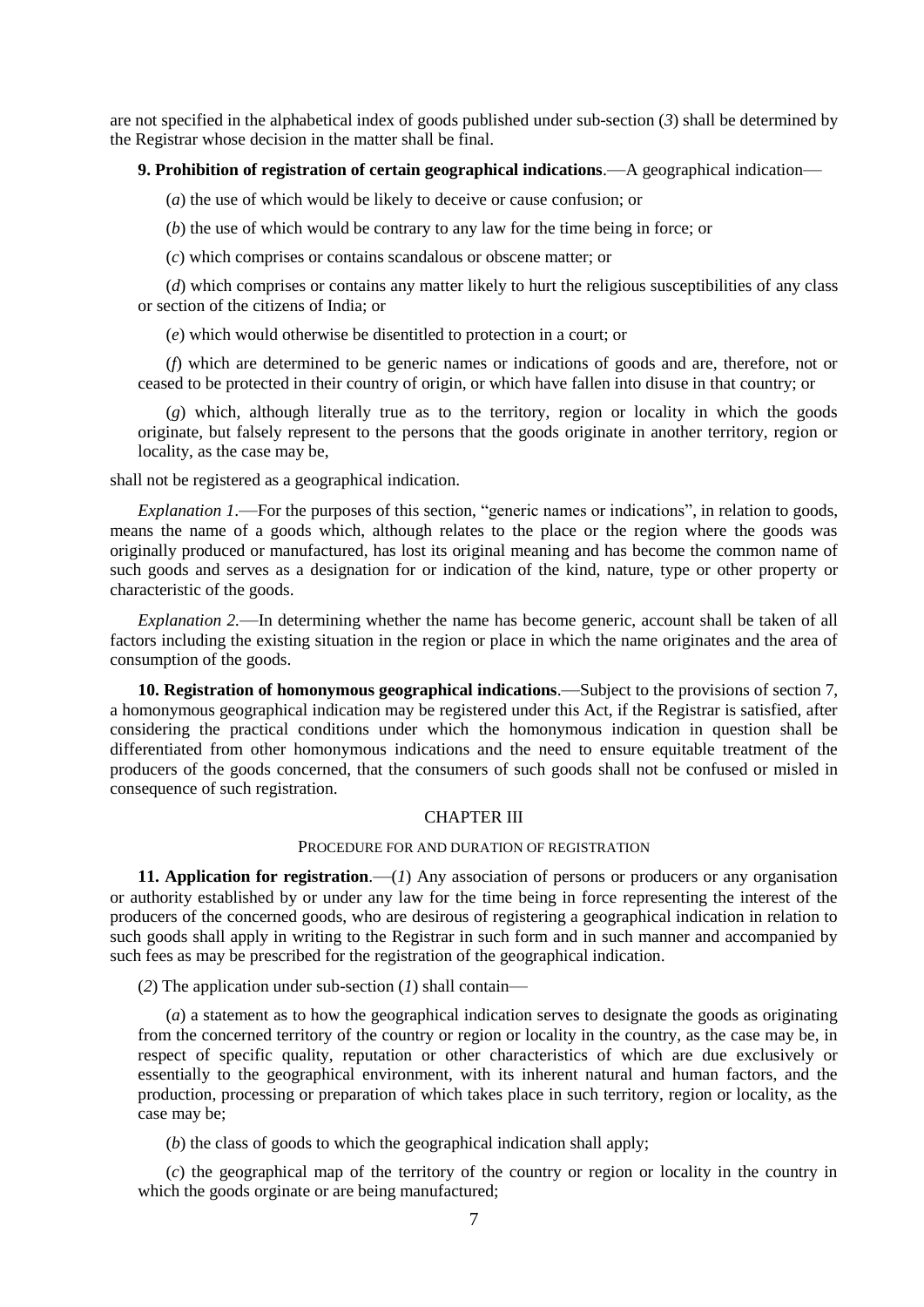(*d*) the particulars regarding the appearance of the geographical indication as to whether it is comprised of the words or figurative elements or both;

(*e*) a statement containing such particulars of the producers of the concerned goods, if any, proposed to be initially registered with the registration of the geographical indication as may be prescribed; and

(*f*) such other particulars as may be prescribed.

(*3*) A single application may be made for registration of a geographical indication for different classes of goods and fee payable therefor shall be in respect of each such class of goods.

(*4*) Every application under sub-section (*1*) shall be filed in the office of the Geographical Indications Registry within whose territorial limits, the territory of the country or the region or locality in the country to which the geographical indication relates is situated:

Provided that where such territory, region or locality, as the case may be, is not situated in India, the application shall be filed in the office of the Geographical Indications Registry within whose territorial limits the place mentioned in the address for services in India as disclosed in the application, is situated.

(*5*) Every applications under sub-section (*1*) shall be examined by the Registrar in such manner as may be prescribed.

(*6*) Subject to the provisions of this Act, the Registrar may refuse the application or may accept it absolutely or subject to such amendments, modification, conditions or limitations, if any, as he thinks fit.

(*7*) In the case of refusal or conditional acceptance of application, the Registrar shall record in writing the grounds for such refusal or conditional acceptance and the materials used by him in arriving at his decision.

**12. Withdrawal of acceptance.**—Where, after the acceptance of an application for registration of a geographical indication but before its registration, the Registrar is satisfied,—

(*a*) that the application has been accepted in error, or

(*b*) that in the circumstances of the case the geographical indication should not be registered or should be registered subject to conditions or limitations or to conditions additional to or different from the conditions or limitations subject to which the application has been accepted,

the Registrar may, after hearing the applicant if he so desires, withdraw the acceptance and proceed as if the application had not been accepted.

**13. Advertisement of application.**—(*1*) When an application for registration of a geographical indication has been accepted, whether absolutely or subject to conditions or limitations, the Registrar shall, as soon as may be after acceptance, cause the application as accepted together with the conditions or limitations, if any, subject to which it has been accepted, to be advertised in such manner as may be prescribed.

(*2*) Where after advertisement of an application—

(*a*) an error in the application has been corrected; or

(*b*) the application has been permitted to be amended under section 15,

the Registrar may, in his discretion cause the application to be advertised again or instead of causing the application to be advertised again, notify in the prescribed manner, the correction made in the application.

**14. Opposition to registration.**—(*1*) Any person may, within three months from the date of advertisement or readvertisement of an application for registration or within such further period, not exceeding one month, in the aggregate, as the Registrar, on application made to him in such manner and on payment of such fee as may be prescribed allows, give notice in writing in the prescribed manner to the Registrar, of opposition to the registration.

(*2*) The Registrar shall serve a copy of the notice on the applicant for registration and, within two months from the receipt by the applicant of such copy of the notice of opposition, the applicant shall sent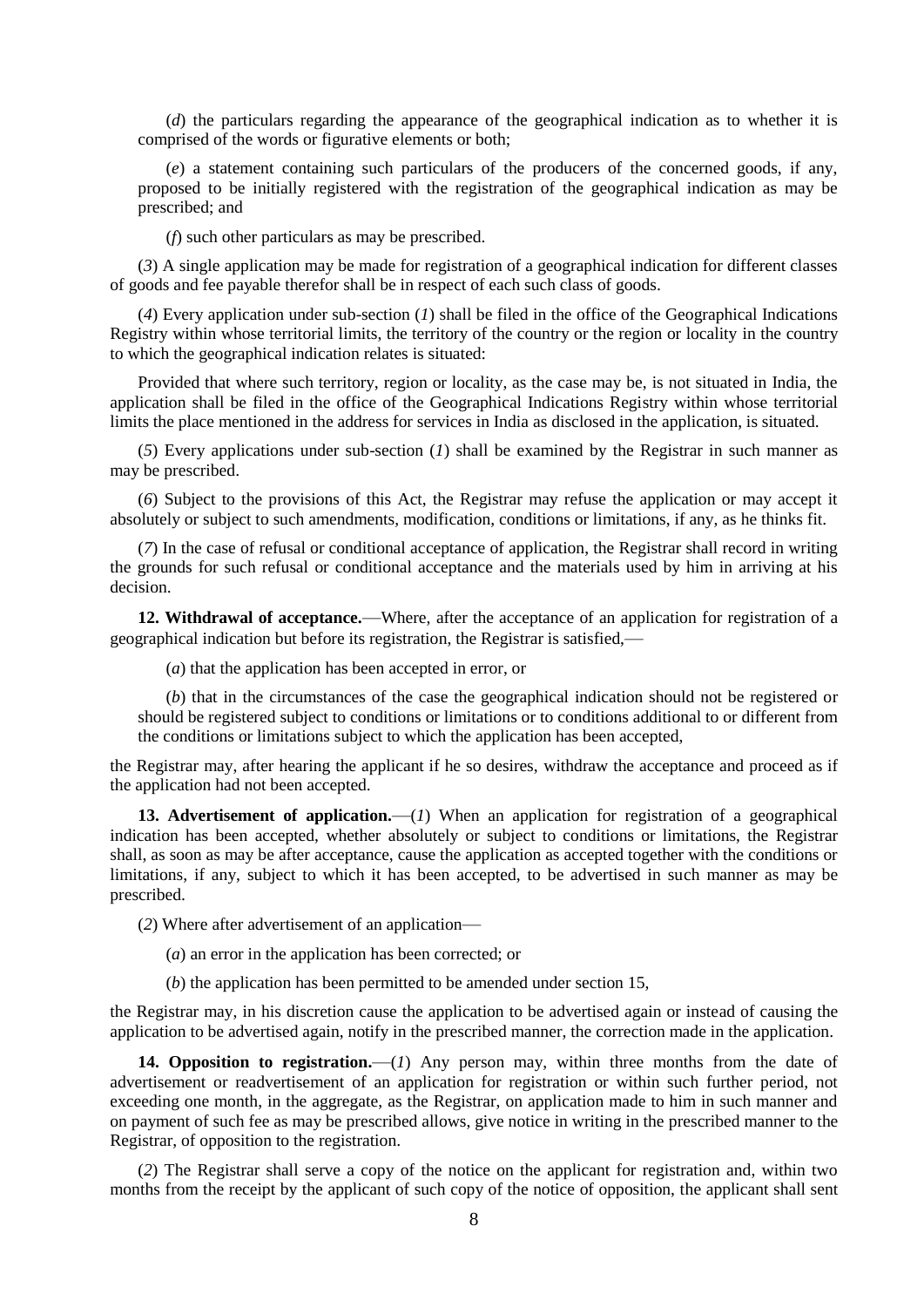to the Registrar in the prescribed manner a counter-statement of the grounds on which he relies for his application, and if he does not do so, he shall be deemed to have abandoned his application.

(*3*) If the applicant sends such counter-statement, the Registrar shall serve a copy thereof on the person giving notice of opposition.

(*4*) Any evidence upon which the opponent and the applicant may rely shall be submitted in such manner and within the such time as may be prescribed to the Registrar, and the Registrar shall give an opportunity to them to be heard, if they so desire.

(*5*) The Registrar shall, after hearing the parties, if so required, and considering the evidence, decide whether and subject to what conditions or limitations, if any, the registration is to be permitted, and may take into account a ground of objection whether relied upon by the opponent or not.

(*6*) Where a person giving notice of opposition or an applicant sending a counter-statement after receipt of a copy of such notice neither resides nor carries on business in India, the Registrar may require him to give security for the costs of proceeding before him, and in default of such security being duly given, may treat the opposition or application, as the case may be, as abandoned.

(*7*) The Registrar may, on request, permit correction of any error in, or any amendment of, a notice of opposition or a counter-statement on such terms as he thinks just.

**15. Correction and amendment.**—The Registrar may, on such terms, as he thinks just, at any time, whether before or after acceptance of an application for registration under section 11, permit the correction of any error or in connection with the application or permit an amendment of the application:

Provided that if an amendment is made to a single application referred to in sub-section (*3*) of section 11 involving division of such application into two or more applications, the date of making of the initial application shall be deemed to be the date of making of the divided applications so divided.

**16. Registration.**—(*1*) Subject to the provisions of section 12, when an application for registration of a geographical indication has been accepted and either—

(*a*) the application has not been opposed and the time for notice of opposition has expired; or

(*b*) the application has been opposed and the opposition has been decided in favour of the applicant,

the Registrar shall, unless the Central Government otherwise directs, register the said geographical indication and the authorised users, if any, mentioned in the application and the geographical indication and the authorised users when registered shall be registered as of the date of the making of the said application and that date shall, subject to the provisions of section 84, be deemed to be the date of registration.

(*2*) On the registration of a geographical indication, the Registrar shall issue each to the applicant and the authorised users, if registered with the geographical indication, a certificate in such form as may be prescribed of the registration thereof, sealed with the seal of the Geographical Indications Registry.

(*3*) Where registration of a geographical indication is not completed within twelve months from the date of the application by reason of default on the part of the applicant, the Registrar may, after giving notice to the applicant in the prescribed manner, treat the application as abandoned unless it is completed within the time specified in that behalf in the notice.

(*4*) The Registrar may amend the register or a certificate of registration for the purpose of correcting a clerical error or an obvious mistake.

**17. Application for registration as authorised user.—(***1***) Any person claiming to be the producer** of the goods in respect of which a geographical indication has been registered under section 16 may apply in writing to the Registrar in the prescribed manner for registering him as an authorised user of such geographical indication.

(*2*) The application under sub-section (*1*) shall be accompanied by a statement and such documents of facts as may be prescribed and required by the Registrar to determine as to whether such person is the producer of the goods referred to in that sub-section and such fee as may be prescribed.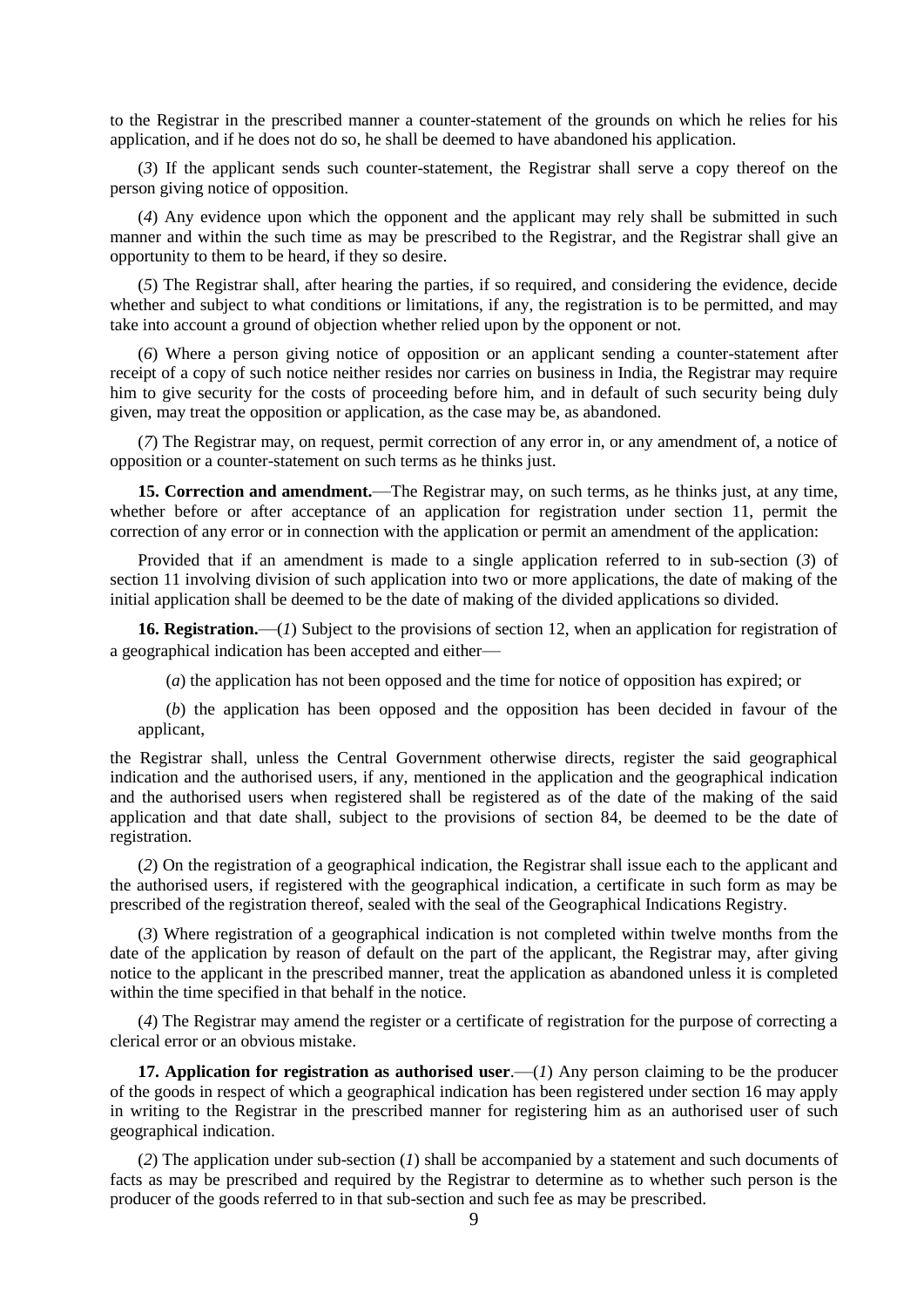- (*3*) The provisions of this Chapter relating to—
	- (*a*) the filing and examination of the application;
	- (*b*) the refusal and acceptance of registration;
	- (*c*) withdrawal of acceptance of application;
	- (*d*) advertisement of application;
	- (*e*) opposition to registration;
	- (*f*) correction or error in an amendment of the application; and
	- (*g*) registration,

shall apply in respect of the application and registration of authorised users referred to in sub-section (*1*) in the same manner as they apply for the application for registration and registration of the geographical indication.

**18. Duration, renewal, removal and restoration of registration.**—(*1*) The registration of a geographical indication shall be for a period of ten years, but may be renewed from time to time in accordance with the provisions of this section.

(*2*) The registration of an authorised user shall be for a period of ten years or for the period till the date on which the registration of the geographical indication in respect of which the authorised user is registered expires, whichever is earlier.

(*3*) The Registrar shall, on application made in the prescribed manner, by the registered proprietor or by the authorised user and within the prescribed period and subject to the payment of the prescribed fee, renew the registration of the geographical indication or authorised user, as the case may be, for a period of ten years from the date of expiration of the original registration or of the last renewal of registration, as the case may be (which date is in this section referred to as the expiration of the last registration).

(*4*) At the prescribed time before the expiration of the last registration of a geographical indication or the authorised user, as the case may be, the Registrar shall send notice in the prescribed manner to the registered proprietor or the authorised user, as the case may be, of the date of expiration and the conditions as to payment of fees and otherwise upon which a renewal of registration may be obtained, and, if at the expiration of time prescribed in that behalf those conditions have not been duly complied with, the Registrar may remove the geographical indication or the authorised user, as the case may be, from the register:

Provided that the Registrar shall not remove the geographical indication or the authorised user, as the case may be, from the register, if an application is made in the prescribed form and the prescribed fee and surcharge is paid within six months from the expiration of the last registration of the geographical indication or the authorised user, as the case may be, and shall renew the registration of geographical indication or the authorised user, as the case may be, for a period of ten years under sub-section (*3*).

(*5*) Where a geographical indication or authorised user, as the case may be, has been removed from the register for non-payment of the prescribed fee, the Registrar shall, after six months and within one year from the expiration of the last registration of the geographical indication or the authorised user, as the case may be, on receipt of an application in the prescribed form and on payment of the prescribed fee, if satisfied that it is just so to do, restore the geographical indication or the authorised user, as the case may be, to the register and renew registration of the geographical indication or authorised user, as the case may be, either generally or subject to such condition or limitation as he thinks fit to impose, for a period of ten years from the expiration of the last registration.

**19. Effect of removal from register for failure to pay fee for renewal.**—Where a geographical indication has been removed from the register for failure to pay the fee for renewal, it shall nevertheless, for the purpose of any application for the registration of another geographical indication during one year,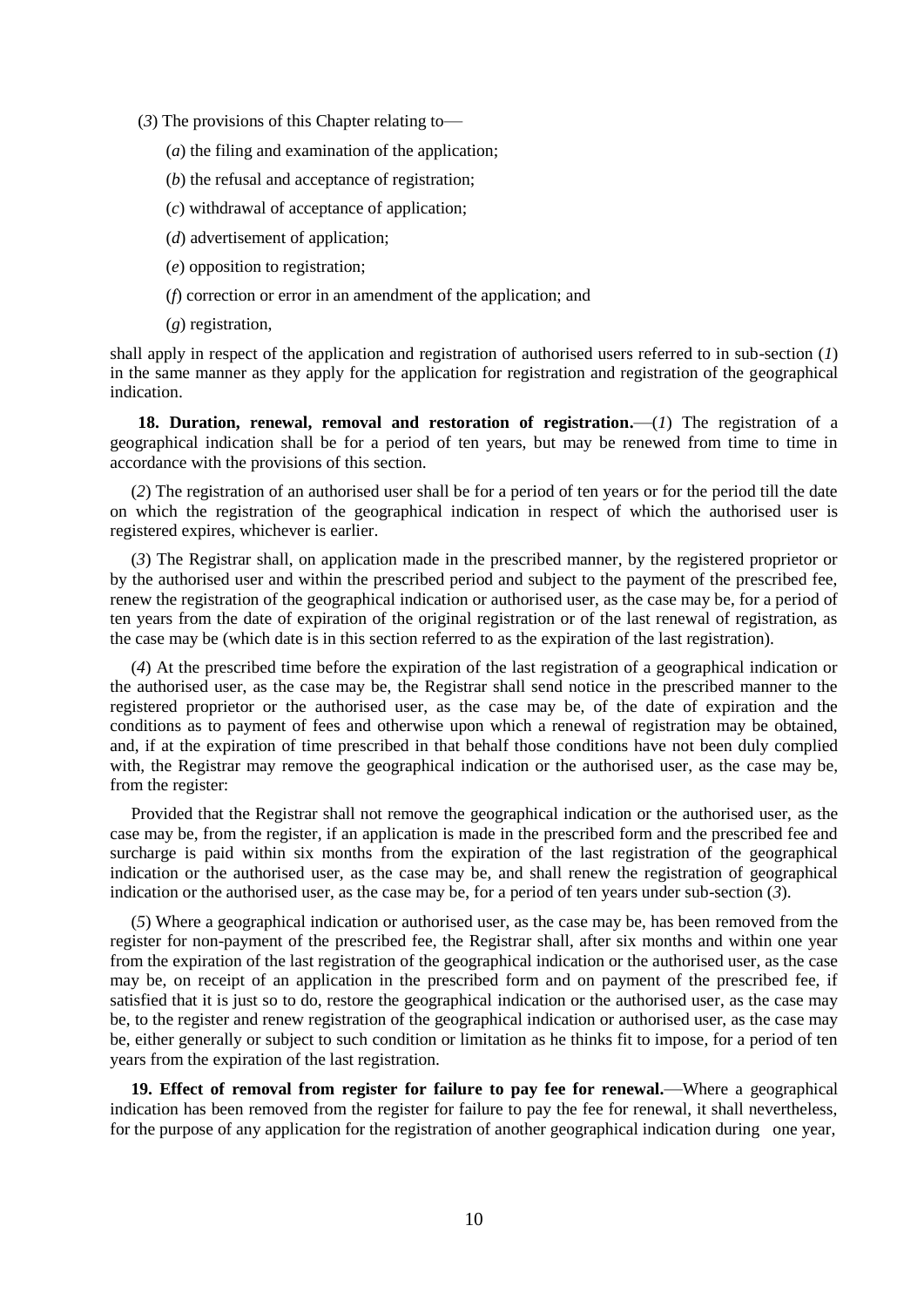next after the date of removal, be deemed to be a geographical indication already on the register, unless the tribunal is satisfied either—

(*a*) that there has been no *bona fide* trade use of the geographical indication which has been removed within the two years immediately preceding its removal; or

(*b*) that no deception or confusion would be likely to arise from the use of the geographical indication which is the subject of the application for registration by reason of any previous use of the geographical indication which has been removed.

#### CHAPTER IV

#### EFFECT OF REGISTRATION

**20. No action for infringement of unregistered geographical indication**.—(*1*) No person shall be entitled to institute any proceeding to prevent, or to recover damages for, the infringement of an unregistered geographical indication.

(*2*) Nothing in this Act shall be deemed to affect rights of action against any person for passing off goods as the goods of another person or the remedies in respect thereof.

**21. Rights conferred by registration**.—(*1*) Subject to the other provisions of this Act, the registration of a geographical indication shall, if valid, give,—

(*a*) to the registered proprietor of the geographical indication and the authorised user or users thereof the right to obtain relief in respect of infringement of the geographical indication in the manner provided by this Act;

(*b*) to the authorised user thereof the exclusive right to the use of the geographical indication in relation to the goods in respect of which the geographical indication is registered.

(*2*) The exclusive right to the use of a geographical indication given under clause (*b*) of sub-section (*1*) shall be subject to any condition and limitation to which the registration is subject.

(*3*) Where two or more persons are authorised users of geographical indications, which are identical with or nearly resemble each other, the exclusive right to the use of any of those geographical indications shall not (except so far as their respective rights are subject to any conditions or limitations entered on the register) be deemed to have been acquired by anyone of those persons as against any other of those persons merely by registration of the geographical indications, but each of those persons has otherwise the same rights as against other persons as he would have if he were the sole authorised user.

**22. Infringement or registered geographical indications.**—(*1*) A registered geographical indication is infringed by a person who, not being an authorised user thereof,—

(*a*) uses such geographical indication by any means in the designations or presentation of goods that indicates or suggests that such goods originate in a geographical area other than the true place of origin of such goods in a manner which misleads the persons as to the geographical origin of such goods; or

(*b*) uses any geographical indication in such manner which constitutes an act of unfair competition including passing off in respect of registered geographical indication.

*Explanation 1*.—For the purposes of this clause, "act of unfair competition" means any act of competition contrary to honest practices in industrial or commercial matters.

*Explanation 2*.—For the removal of doubts, it is hereby clarified that the following acts shall be deemed to be acts of unfair competition, namely:—

(*i*) all acts of such a nature as to create confusion by any means whatsoever with the establishment, the goods or the industrial or commercial activities, of a competitor;

(*ii*) false allegations in the course of trade of such a nature as to discredit the establishment, the goods or the industrial or commercial activities, of a competitor;

(*iii*) geographical indications, the use of which in the course of trade is liable to mislead the persons as to the nature, the manufacturing process, the characteristics, the suitability for their purpose, or the quantity, of the goods;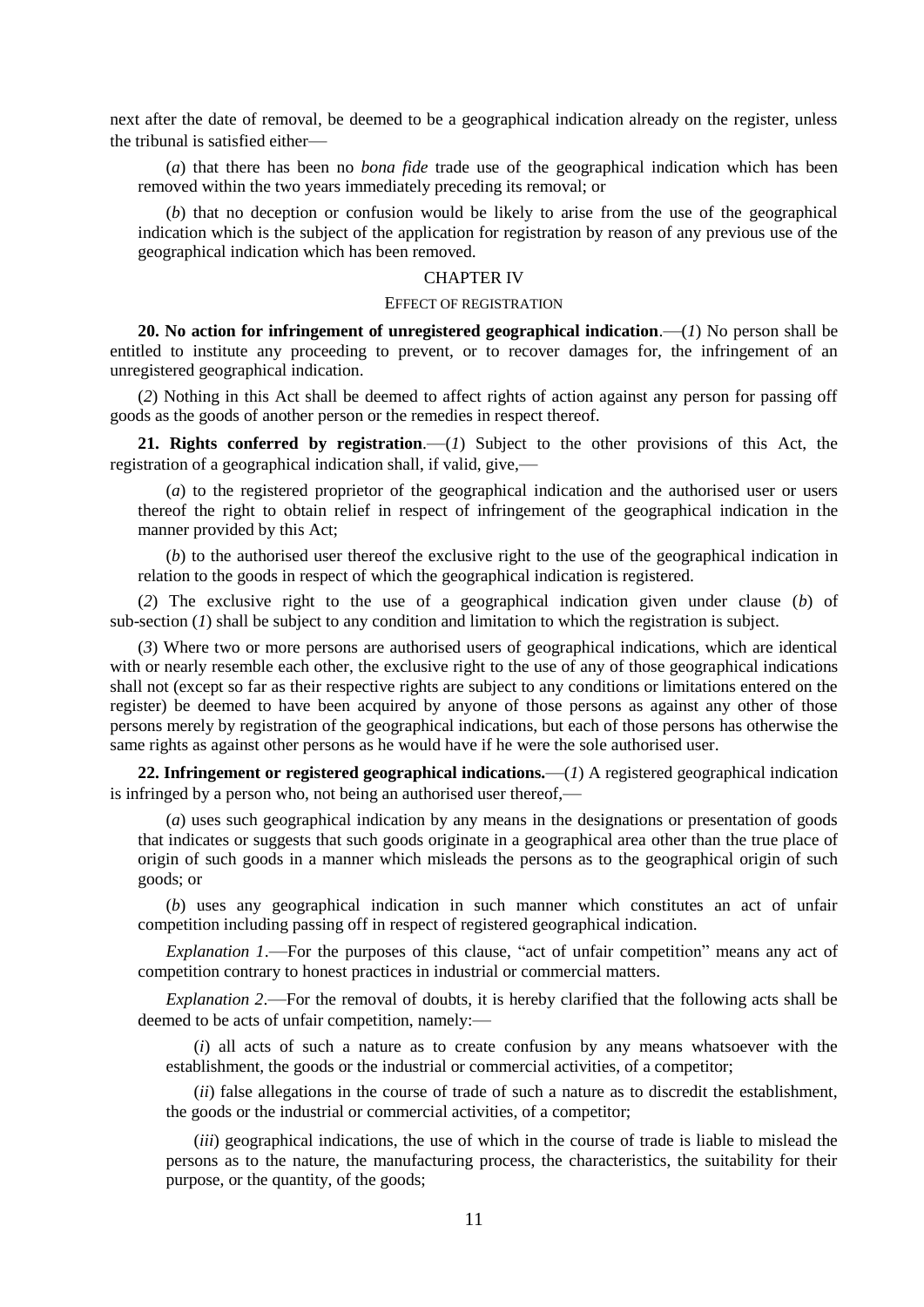(*c*) uses another geographical indication to the goods which, although literally true as to the territory, region or locality in which the goods originate, falsely represents to the persons that the goods originate in the territory, region or locality in respect of which such registered geographical indication relates.

(*2*) The Central Government may, if it thinks necessary so to do for providing additional protection to certain goods or classes of goods under sub-section (*3*), by notification in the Official Gazette, specify such goods or class or classes of goods, for the purposes of such protection.

(*3*) Any person who is not an authorised user of a geographical indication registered under this Act in respect of the goods or any class or classes of goods notified under sub-section (*2*), uses any other geographical indication to such goods or class or classes of goods not originating in the place indicated by such other geographical indication or uses such other geographical indication to such goods or class or classes of goods even indicating the true origin of such goods or uses such other geographical indication to such goods or class or classes of goods in translation of the true place of origin or accompanied by expression such as "kind", "style", "imitation" or the like expression, shall infringe such registered geographical indication.

(*4*) Notwithstanding anything contained in this section, where the goods in respect of which a geographical indication has been registered are lawfully acquired by a person other than the authorised user of such geographical indication, further dealings in those goods by such person including processing or packaging, shall not constitute an infringement of such geographical indication, except where the condition of goods is impaired after they have been put in the market.

**23. Registration to be** *prima facie* **evidence of validity.**—(*1*) In all legal proceedings relating to a geographical indication, the certificate of registration granted in this regard by the Registrar under this Act, being a copy of the entry in the register under the seal of the Geographical Indications Registry, shall be *prima facie* evidence of the validity thereof and be admissible in all courts and before the Appellate Board without further proof or production of the original.

(*2*) Nothing in this section shall be deemed to be affect the right of action in respect of an unregistered geographical indication.

**24. Prohibition of assignment or transmission, etc.—Notwithstanding anything contained in any** law for the time being in force, any right to a registered geographical indication shall not be the subject matter of assignment, transmission, licensing, pledge, mortgage or any such other agreement:

Provided that on the death of an authorised user his right in a registered geographical indication shall devolve on his successor in title under the law for the time being in force.

## CHAPTER V

### SPECIAL PROVISIONS RELATING TO TRADE MARKS AND PRIOR USERS

**25. Prohibition of registration of geographical indication as trade mark**.—Notwithstanding anything contained in the Trade Marks Act, 1999 (47 of 1999), the Registrar of Trade Marks referred to in section 3 of that Act, shall, *suo motu* or at the request of an interested party, refuse or invalidate the registration of a trade mark which—

(*a*) contains or consists of a geographical indication with respect to the goods or class or classes of goods not originating in the territory of a country, or a region or locality in that territory which such geographical indication indicates, if use of such geographical indications in the trade mark for such goods, is of such a nature as to confuse or mislead the persons as to the true place of origin of such goods or class or classes of goods;

(*b*) contains or consists of a geographical indication identifying goods or class or classes of goods notified under sub-section (*2*) of section 22.

**26. Protection to certain trade marks**.—(*1*) Where a trade mark contains or consists of a geographical indication and has been applied for or registered in good faith under the law relating to trade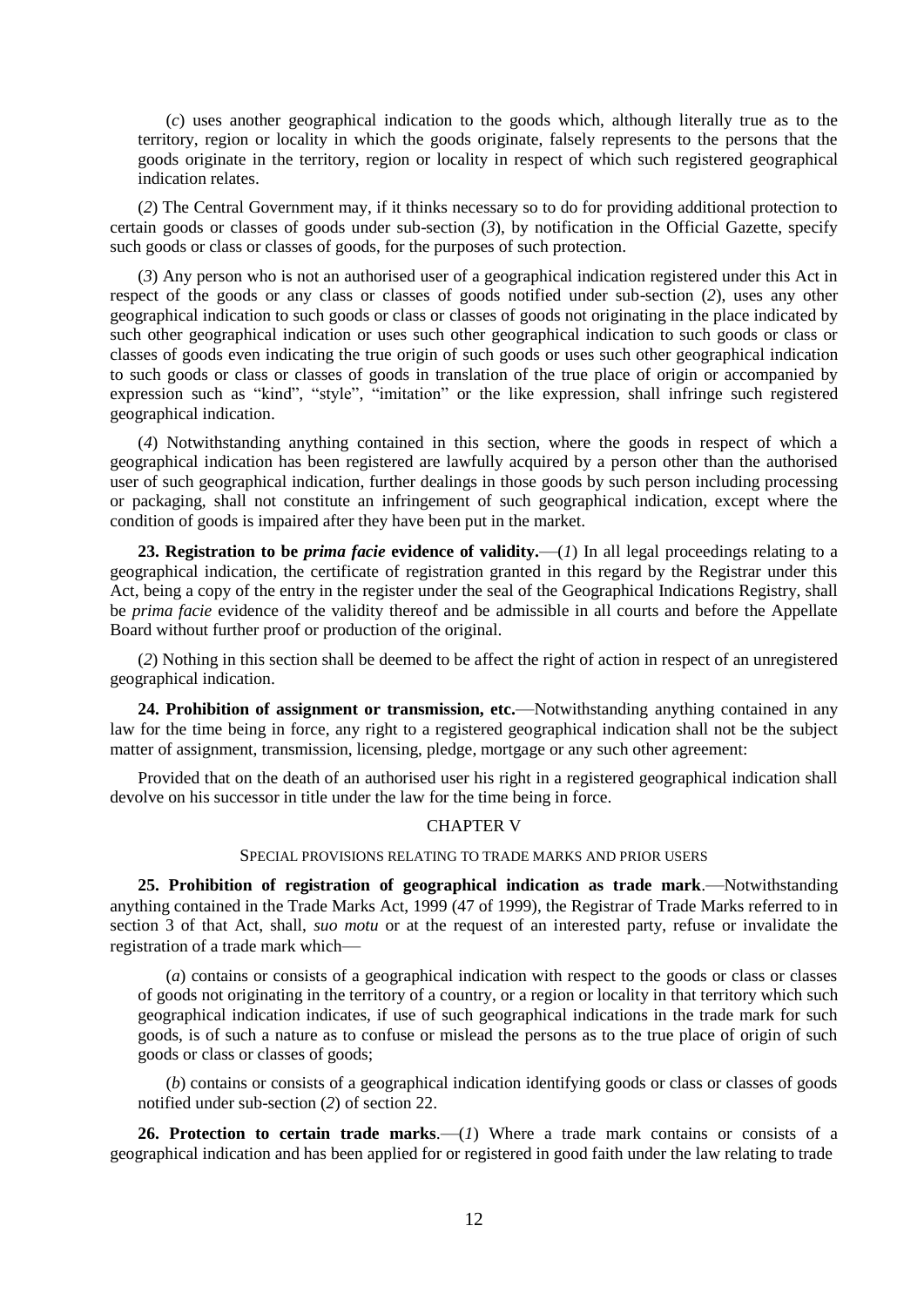marks for the time being in force, or where rights to such trade mark have been acquired through use in good faith either—

(*a*) before the commencement of this Act; or

(*b*) before the date of filing the application for registration of such geographical indication under this Act,

nothing contained in this Act shall prejudice the registrability or the validity of the registration of such trade mark under the law relating to the trade marks for the time being in force, or the right to use such trade mark, on the ground that such trade mark is identical with or similar to such geographical indication.

(*2*) Nothing contained in this Act shall apply in respect of a geographical indication with respect to goods or class or classes of goods for which such geographical indication is identical with the term customary in common language as the common name of such goods in any part of India on or before the 1st day of January, 1995.

(*3*) Nothing contained in this Act shall in any way prejudice the right of any person to use, in the course of trade, that person's name or the name of that person's predecessor in business, except where such name is used in such a manner as to confuse or mislead the people.

(*4*) Notwithstanding anything contained in the Trade Marks Act, 1999 (47 of 1999) or in this Act, no action in connection with the use or registration of a trade mark shall be taken after the expiry of five years from the date on which such use or registration infringes any geographical indication registered under this Act has become known to the registered proprietor or authorised user registered in respect of such geographical indication under this Act or after the date of registration of the trade mark under the said Trade Marks Act subject to the condition that the trade mark has been published under the provisions of the said Trade Marks Act, 1999 or the rules made thereunder by that date, if such date is earlier than the date on which such infringement became known to such proprietor or authorised user and such geographical indication is not used or registered in bad faith.

# CHAPTER VI

#### RECTIFICATION AND CORRECTION OF THE REGISTER

**27. Power to cancel or vary registration and to rectify the register**.—(*1*) On application made in the prescribed manner to the Appellate Board or to the Registrar by any person aggrieved, the tribunal may make such order as it may think fit for cancelling or varying the registration of a geographical indication or authorised user on the ground of any contravention, or failure to observe the condition entered on the register in relation thereto.

(*2*) Any person aggrieved by the absence or omission from the register of any entry, or by any entry made in the register without sufficient cause, or by any entry wrongly remaining on the register, or by any error or defect in any entry in the register, may apply in the prescribed manner to the Appellate Board or to the Registrar, and the tribunal may make such order for making, expunging or varying the entry as it may think fit.

(*3*) The tribunal may in any proceeding under this section decide any question that may be necessary or expedient to decide in connection with the rectification of the register.

(*4*) The tribunal, of its own motion, may, after giving notice in the prescribed manner to the parties concerned and after giving them an opportunity of being heard, make any order referred to in sub-section (*1*) or sub-section (*2*).

(*5*) Any order of the Appellate Board rectifying the register shall direct that notice of the rectification shall be served upon the Registrar in the prescribed manner who shall upon receipt of such notice rectify the register accordingly.

**28. Correction of register.**—The Registrar may, on application made in the prescribed manner by the registered proprietor or the authorised user,—

(*a*) correct any error in the name, address or description of the registered proprietor or the authorised user, as the case may be, of a geographical indication, or any other entry relating to the geographical indication on the register;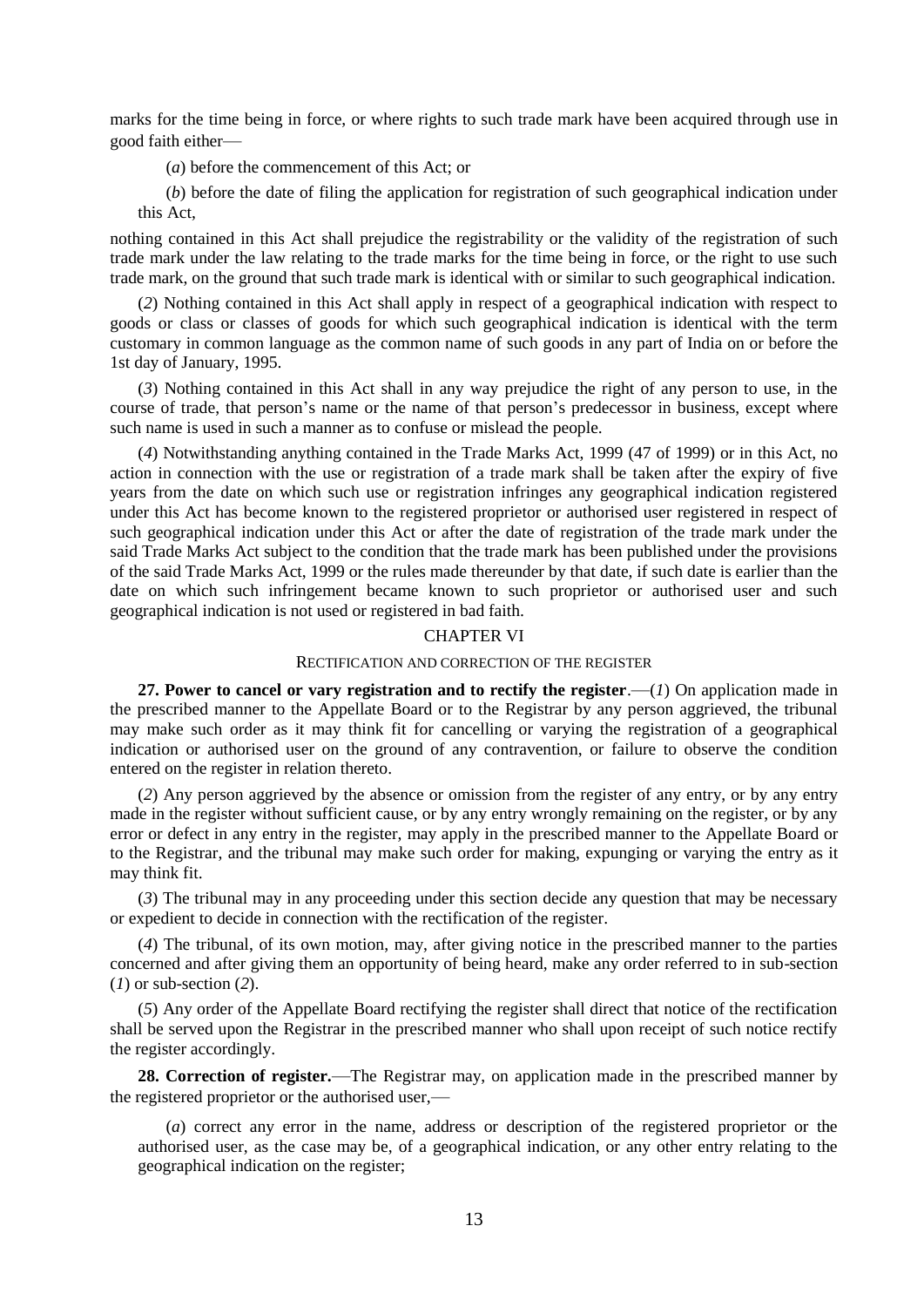(*b*) enter any change in the name, address or description of the association of persons or of producers or any ogranisation or authority, as the case may be, who is registered as proprietor of a geographical indication on the register;

(*c*) cancel the entry of a geographical indication on the register;

(*d*) strike out any goods or class or classes of goods from those in respect of which a geographical indication is registered from the register,

and may make any consequential amendment or alteration in the certificate of registration, and for that purpose, may require the certificate of registration to be produced to him.

**29. Alteration of registered geographical indications.**—(*1*) The registered proprietor of a geographical indication may apply in the prescribed manner to the Registrar for leave to add to or alter the geographical indication in any manner not substantially affecting the identity thereof, and the Registrar may refuse leave or may grant it on such terms and subject to such limitations as he may think fit.

(*2*) The Registrar may cause an application under this section to be advertised in the prescribed manner in any case where it appears to him that it is expedient so to do, and where he does so, if within the prescribed time from the date of the advertisement any person gives notice to the Registrar in the prescribed manner of the opposition to the application, the Registrar shall, after hearing the parties if so required, decide the matter.

(*3*) Where leave is granted under this section, the geographical indication as altered shall be advertised in the prescribed manner, unless the application has already been advertised under sub-section (*2*).

**30. Adaptation of entries in register to amend or substitute classification of goods**.—(*1*) The Registrar shall not make any amendment of the register which would have the effect of adding any goods or classes of goods to those in respect of which a geographical indication is registered (whether in one or more classes) immediately before the amendment is to be made or antedating the registration of a geographical indication in respect of any goods:

Provided that this sub-section, shall not apply when the Registrar is satisfied that compliance therewith would involve complexity and that the addition or antedating, as the case may be, would not affect any substantial quantity of goods and would not substantially prejudice the rights of any person.

(*2*) A proposal so to amend the register shall be brought to the notice of the registered proprietor and every authorised user of the geographical indication affected and advertised in the prescribed manner, and may be opposed before the Registrar by any person aggrieved on the ground that the proposed amendment contravenes the provisions of sub-section (*1*).

#### CHAPTER VII

#### APPEALS TO THE APPELLATE BOARD

**31. Appeals to the Appellate Board.**—(*1*) Any person aggrieved by an order or decision of the Registrar under this Act, or the rules made thereunder, may prefer an appeal to the Appellate Board within three months from the date on which the order or decision sought to be appealed against is communicated to such person preferring the appeal.

(*2*) No appeal shall be admitted if it is preferred after the expiry of the period specified under sub-section (*1*):

Provided that an appeal may be admitted after the expiry of the period specified therefore, if the appellant satisfies the Appellate Board that he had sufficient cause for not preferring the appeal within the specified period.

(*3*) An appeal to the Appellate Board shall be in the prescribed form and shall be verified in the prescribed manner and shall be accompanied by a copy of the order or decision appealed against and such fees as may be prescribed.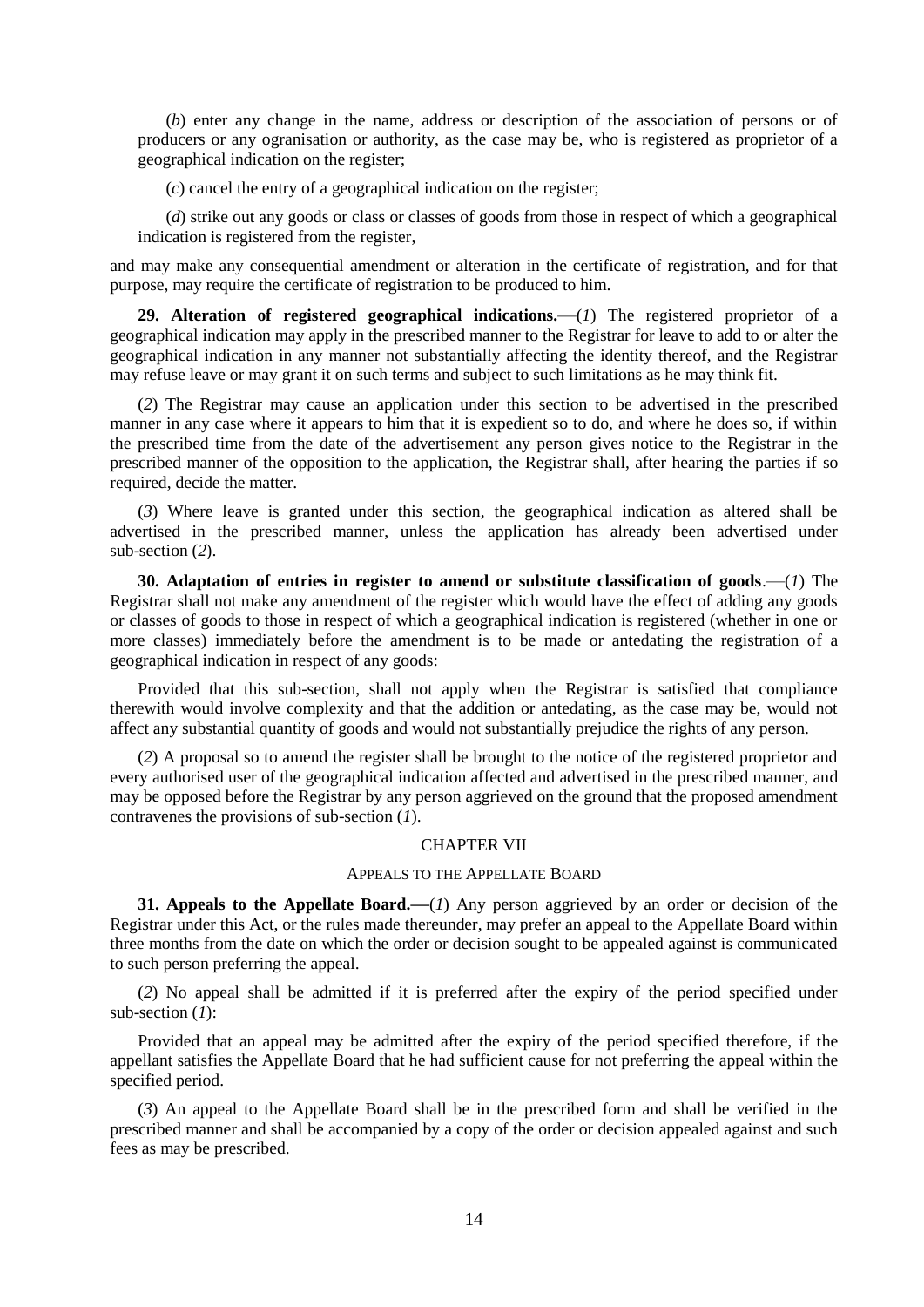**32. Bar of jurisdiction of courts, etc.—**No court or other authority shall have or, be entitled to, exercise any jurisdiction, powers or authority in relation to the matters referred to in sub-section (*1*) of section 31.

**33. Procedure of the Appellate Board**.—The provisions of sub-sections (*2*), (*3*), (*4*), (*5*), (*6*) of section 84, section 87, section 92, section 95 and section 96 of the Trade Marks Act, 1999 (47 of 1999), shall apply to the Appellate Board in the discharge of its functions under this Act as they apply to it in the discharge of its functions under the Trade Marks Act, 1999.

**34. Procedure for application for rectification, etc., before Appellate Board**.—(*1*) An application for rectification of the register made to the Appellate Board under section 27 shall be in such form as may be prescribed.

(*2*) A certified copy of every order or judgment of the Appellate Board relating to a registered geographical indication under this Act shall be communicated to the Registrar by the Appellate Board and the Registrar shall give effect to the order of the Board and shall, when so directed, amend the entries in, or rectify, the register in accordance with such order.

**35. Appearance of Registrar in legal proceedings**.—(*1*) The Registrar shall have the right to appear and be heard—

(*a*) in any legal proceedings before the Appellate Board in which the relief sought includes alteration or rectification of the register or in which any question relating to the practice of the Geographical Indications Registry is raised;

(*b*) in any appeal to the Board from an order of the Registrar on an application for registration of a geographical indication or authorised user—

(*i*) which is not opposed, and the application is either refused by the Registrar or is accepted by him subject to any amendments, modifications, conditions or limitations, or

(*ii*) which has been opposed and the Registrar considers that his appearance is necessary in the public interest,

and the Registrar shall appear in any case if so directed by the Board.

(*2*) Unless the Appellate Board otherwise directs, the Registrar may, in lieu of appearing, submit a statement in writing signed by him, giving such particulars as he thinks proper of the proceedings before him relating to the matter in issue or of the grounds of any decision given by him affecting it, or of the practice of the Geographical Indications Registry in like cases, or of other matters relevant to the issues and within his knowledge as Registrar, and such statement shall be evidence in the proceeding.

**36. Costs of Registrar in proceedings before Appellate Board**.—In all proceedings under this Act before the Appellate Board the costs of the Registrar shall be in the discretion of the Board, but the Registrar shall not be ordered to pay the costs of any of the parties.

# CHAPTER VIII

#### OFFENCES, PENALTIES AND PROCEDURE

**37. Meaning of applying geographical indications**.—(*1*) A person shall be deemed to apply a geographical indication to goods who—

(*a*) applies it to the goods themselves; or

(*b*) applies it to any package in or with which the goods are sold, or exposed for sale, or had in possession for sale or for any purpose of trade or manufacture; or

(*c*) places, encloses or annexes any goods which are sold, or exposed for sale, or had in possession for sale or for any purpose of trade or manufacture, in or with any package or other thing to which a geographical indication has been applied; or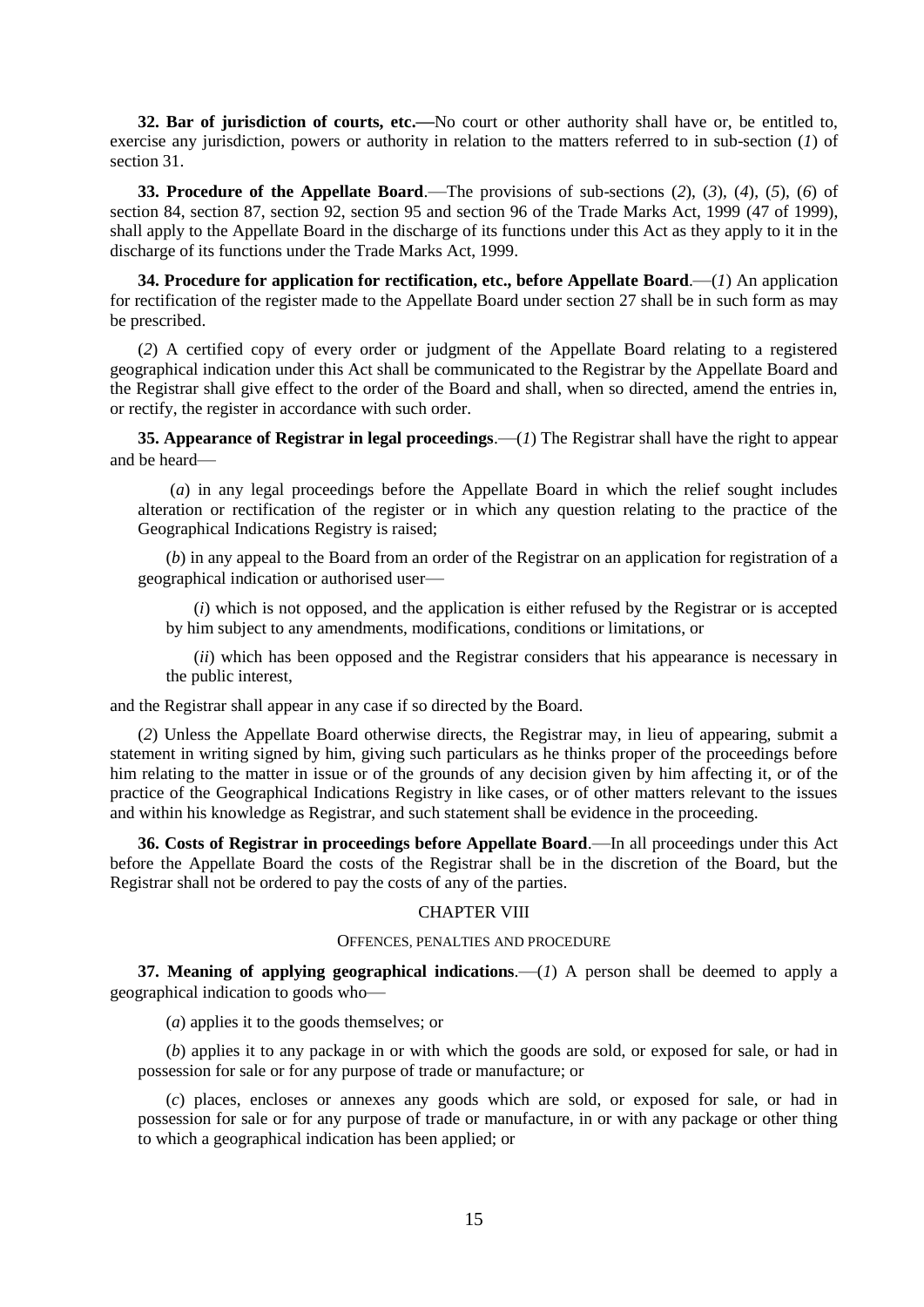(*d*) uses a geographical indication in any manner reasonably likely to lead to the belief that the goods in connection with which it is used are designated or described by that geographical indication; or

(*e*) in relation to the goods uses a geographical indication in any sign, advertisement, invoice, catalogue, business letter, business paper, price list or other commercial documents and goods are delivered to a person in pursuance of a request or order made by reference to the geographical indication as so used.

(*2*) A geographical indication shall be deemed to be applied to goods whether it is woven in, impressed on, or otherwise worked into, or annexed or affixed to, the goods or to any package or other thing.

**38. Falsifying and falsely applying geographical indications.**—(*1*) A person shall be deemed to falsify a geographical indication who, either,—

(*a*) without the assent of the authorised user of the geographical indication makes that geographical indication or deceptively similar geographical indication; or

(*b*) falsifies any genuine geographical indication, whether by alteration, addition, effacement or otherwise.

(*2*) A person shall be deemed to falsely apply to goods a geographical indication who, without the assent of the authorised user of the geographical indication,—

(*a*) applies such geographical indication or a deceptively similar geographical indication to goods or any package containing goods;

(*b*) uses any package bearing a geographical indication which is identical with or deceptively similar to the geographical indication of such authorised user, for the purpose of packing, filling or wrapping therein any goods other than the genuine goods of the authorised user of the geographical indication.

(*3*) Any geographical indication falsified as mentioned in sub-section (*1*) or falsely applied as mentioned in sub-section (*2*), is in this Act referred to as a false geographical indication.

(*4*) In any prosecution for falsifying a geographical indication or falsely applying a geographical indication to goods, the burden of proving the assent of proprietor shall lie on the accused.

**39. Penalty for applying false geographical indications.**—Any person who,—

(*a*) falsifies any geographical indication; or

(*b*) falsely applies to goods any geographical indication; or

(*c*) makes, disposes of, or has in his possession, any die, block, machine, plate or other instrument for the purpose of falsifying or of being used for falsifying, a geographical indication; or

(*d*) applies to any goods to which an indication of the country or place in which they were made or produced or the name and the address of the manufacturer or person for whom the goods are manufactured is required to be applied under section 71, a false indication of such country, place, name or address; or

(*e*) tampers with, alters or effaces an indication of origin which has been applied to any goods to which it is required to be applied under section 71; or

(*f*) causes any of the things above-mentioned in this section to be done,

shall, unless he proves that he acted, without intent to defraud, be punishable with imprisonment for a term which shall not be less than six months but which may extend to three years and with fine which shall not be less than fifty thousand rupees but which may extend to two lakh rupees:

Provided that the court may, for adequate and special reasons to be mentioned in the judgment, impose a sentence of imprisonment for a term of less than six months or a fine of less than fifty thousand rupees.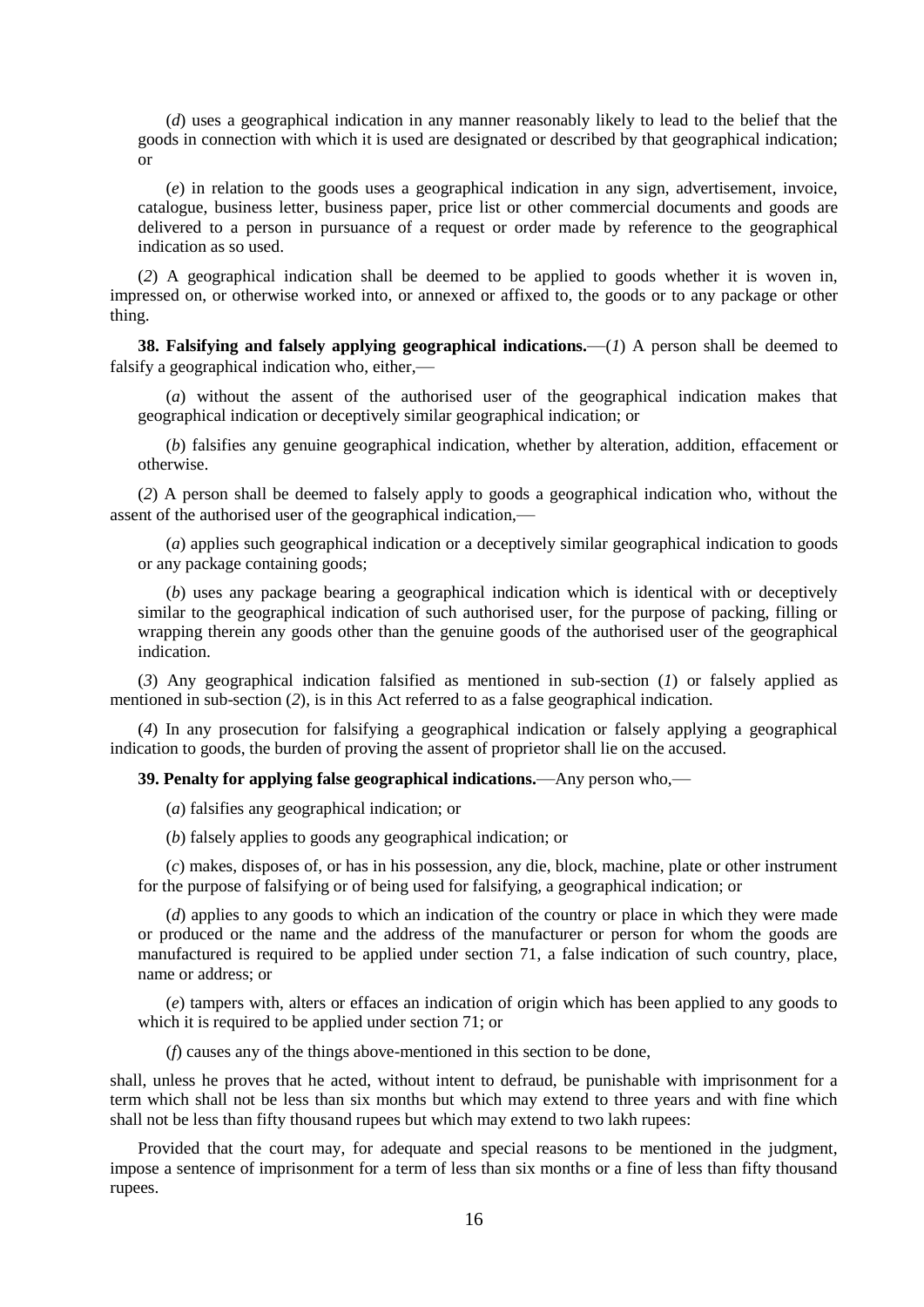**40. Penalty for selling goods to which false geographical indication is applied**.—Any person who sells, lets for hire or exposes for sale, or hires or has in his possession for sale, goods or things to which any false geographical indication is applied or which, being required under section 71 to have applied to them an indication of the country or place in which they were made or produced or the name and address of the manufacturer, or person for whom the goods are manufactured or without the indications so required, shall, unless he proves,—

(*a*) that, having taken all reasonable precautions against committing an offence against this section, he had at the time of commission of the alleged offence no reason to suspect the genuineness of the geographical indication or that any offence had been committed in respect of the goods; or

(*b*) that, on demand by or on behalf of the prosecutor, he gave all the information in his power with respect to the person from whom he obtained such goods or things; or

(*c*) that otherwise he had acted innocently,

be punishable with imprisonment for a term which shall not be less than six months but which may extend to three years and with fine which shall not be less than fifty thousand rupees but which may extend to two lakh rupees:

Provided that the court may, for adequate and special reasons to be mentioned in the judgment, impose a sentence of imprisonment for a term of less than six months or a fine of less than fifty thousand rupees.

**41. Enhanced penalty on second or subsequent conviction**.—Whoever having already been convicted of an offence under section 39 or section 40 is again convicted of any such offence shall be punishable for the second and for every subsequent offence, with imprisonment for a term which shall not be less than one year but which may extend to three years and with fine which shall not be less than one lakh rupees but which may extend to two lakh rupees:

Provided that the court may, for adequate and special reason to be mentioned in the judgment, impose a sentence of imprisonment for a term of less than one year or a fine of less than one lakh rupees:

Provided further that for the purposes of this section, no cognizance shall be taken of any conviction made before the commencement of this Act.

**42. Penalty for falsely representing a geographical indication as registered.**—(*1*) No person shall make any representation—

(*a*) with respect to a geographical indication, not being a registered geographical indication, to the effect that it is a registered geographical indication; or

(*b*) to the effect that a registered geographical indication is registered in respect of any goods in respect of which it is not in fact registered; or

(*c*) to the effect that registration of a geographical indication gives an exclusive right to the use thereof in any circumstances in which having regard to limitation entered on the register, the registration does not in fact give that right.

(*2*) If any person contravenes any of the provisions of sub-section (*1*), he shall be punishable with imprisonment for a term which may extend to three years, or with fine, or with both.

(*3*) For the purposes of this section the use in India in relation to a geographical indication of the words "registered geographical indication" or any other expression, symbol or sign like "R.G.I." referring whether expressly or impliedly to registration, shall be deemed to import a reference to registration in the register, except—

(*a*) where that word or other expression, symbol or sign is used in direct association with other words delineated in characters at least as large as those in which that word or other expression, symbol or sign is delineated and indicating that the reference to registration as a geographical indication under the law of a country outside India being a country under the law of which the registration referred to is in fact in force; or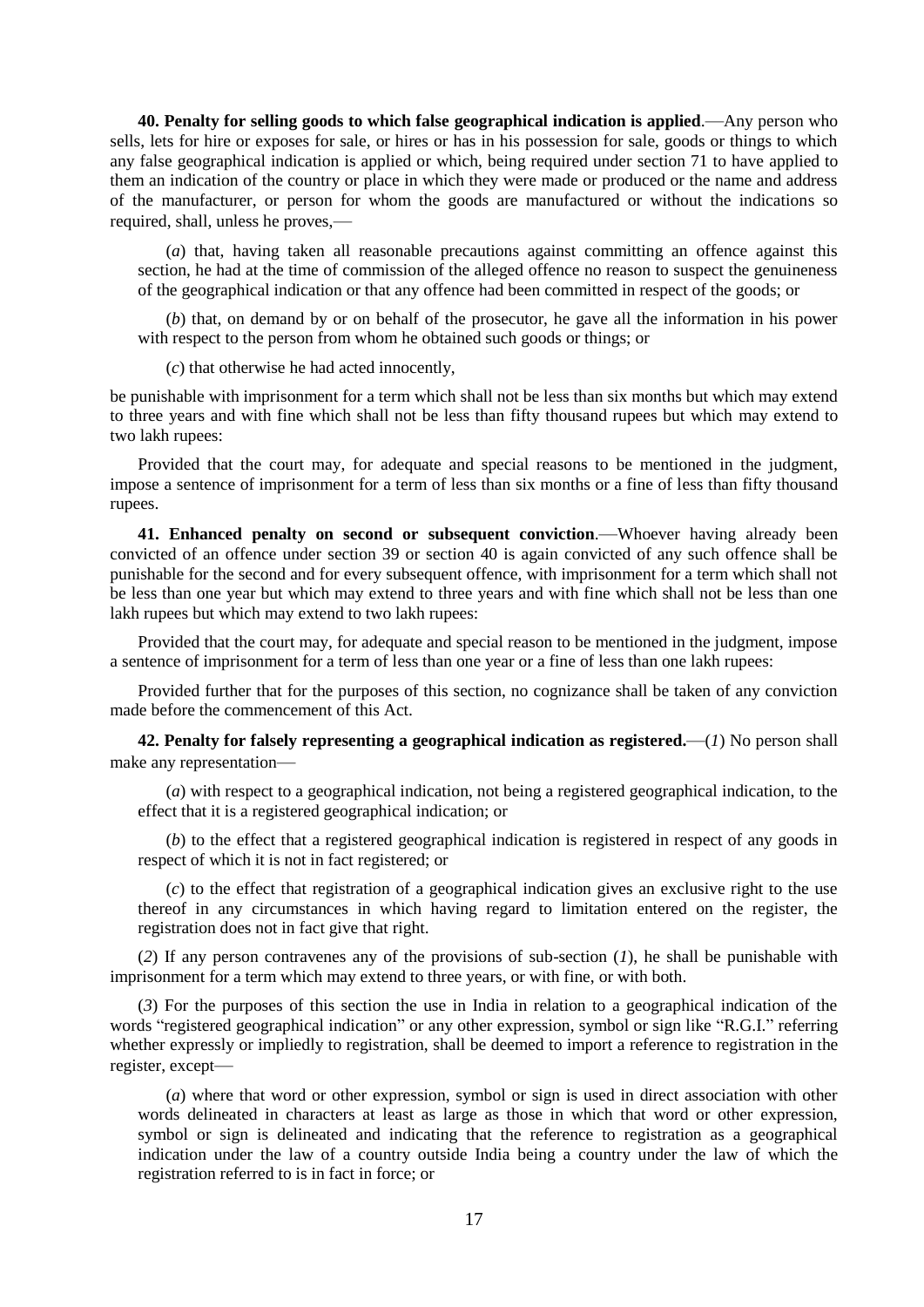(*b*) where that other expression, symbol or sign is of itself such as to indicate that the reference is to such registration as is mentioned in clause (*a*); or

(*c*) where that word is used in relation to a geographical indication registered under the law of a country outside India and in relation solely to goods to be exported to that country for use in that country.

**43. Penalty for improperly describing a place of business as connected with the Geographical Indications Registry.**—If any person uses on his place of business, or on any document issued by him, or otherwise, words which would reasonably lead to the belief that his place of business is, or is officially connected with, the Geographical Indications Registry, he shall be punishable with imprisonment for a term which may extend to two years, or with fine, or with both.

**44. Penalty for falsification of entries in the register**.—If any person makes, or causes to be made, a false entry in the register, or a writing falsely purporting to be a copy of an entry in the register, or produces or tenders or causes to be produced or tendered, in evidence any such writing, knowing the entry or writing to be false, he shall be punishable with imprisonment for a term which may extend to two years, or with fine, or with both.

**45. No offence in certain cases.**—The provisions of sections 39, 40 and 41 shall in relation to a registered geographical indication or authorised user of such geographical indication, be subject to the rights created or recognised by this Act and no act or omission shall be deemed to be an offence under the aforesaid sections if,—

(*a*) the alleged offence relates to a registered geographical indication and the act or omission is permitted under this Act; and

(*b*) the alleged offence relates to a registered geographical indication and the act or omission is permitted under any other law for the time being in force.

**46. Forfeiture of goods.**—(*1*) Where a person is convicted of an offence under section 39 or section 40 or section 41 or is acquitted of an offence under section 39 or section 40 on proof that he acted without intend or defraud, or under section 40 on proof of the matters specified in clause (*a*) or clause (*b*) or clause (*c*) of that section, the court convicting or acquitting him may direct the forfeiture to Government of all goods and things by means of, or in relation to, which the offence has been committed, or but for such proof as aforesaid would have been committed.

(*2*) When a forfeiture is directed on a conviction and an appeal lies against the conviction, an appeal shall lie against the forfeiture also.

(*3*) When, a forfeiture is directed on acquittal and the goods or things to which the direction relates are of value exceeding fifty rupees, an appeal against the forfeiture may be preferred, within thirty days from the date of the direction, to the court to which in appealable cases appeal lie from sentences of the court which directed the forfeiture.

(*4*) When a forfeiture is directed on a conviction, the court, before whom the person is convicted, may order any forfeited articles to be destroyed or otherwise disposed of as the court thinks fit.

**47. Exemption of certain persons employed in ordinary course of business.**—Where a person accused of an offence under section 39 proves,—

(*a*) that in the ordinary course of his business he is employed on behalf of other persons to apply geographical indications, or as the case may be, to make dies, blocks, machines, plates, or other instruments for making, or being used in making, geographical indications;

(*b*) that in the case which is the subject of the charge he was so employed, and was not interested in the goods or other thing by way of profit or commission depend on the sale of such goods;

(*c*) that, having taken all reasonable precautions against committing the offence charged, he had, at the time of the commission of the alleged offence, no reason to suspect the genuineness of the geographical indication; and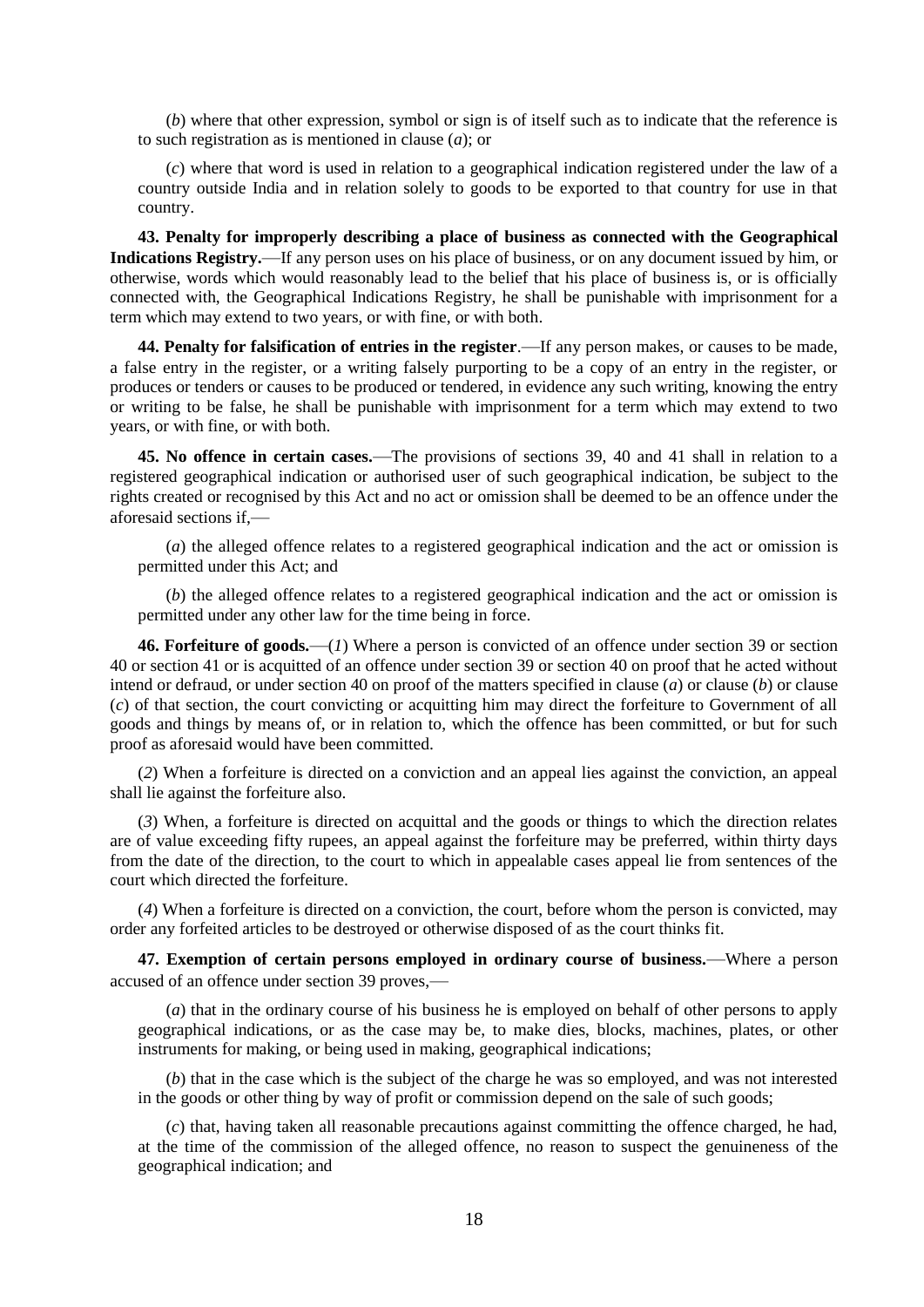(*d*) that, on demand made by or on behalf of the prosecutor, he gave all the information in his power with respect to the persons on whose behalf the geographical indication was applied,

he shall be acquitted.

**48. Procedure where invalidity of registration is pleaded by the accused.**—(*1*) Where the offence charged under section 39 or section 40 or section 41 is in relation to a registered geographical indication and the accused pleads that the registration of the geographical indication is invalid, the following procedure shall be followed:—

(*a*) if the court is satisfied that such defence is *prima facie* tenable, it shall not proceed with the charge but shall adjourn the proceeding for three months from the date on which the plea of the accused is recorded to enable the accused to file an application before the Appellate Board under this Act, for the rectification of the register on the ground that the registration is invalid;

(*b*) if the accused proves to the court that he has made such application within the time so limited or within such further time as the court may for sufficient cause allow, the further proceedings in the prosecution shall stand stayed till the disposal of such application for rectification;

(*c*) if within a period of three months or within such extended time as may be allowed by the court the accused fails to apply to the Appellate Board for rectification of the register, the court shall proceed with the case as if the registration were valid.

(*2*) Where before the institution of a complaint of an offence referred to in sub-section (*1*), any application for the rectification of the register concerning the geographical indication in question on the ground of invalidity of the registration thereof has already been properly made to and is pending before the tribunal, the court shall stay the further proceedings in the prosecution pending the disposal of the application aforesaid and shall determine the charge against the accused in conformity with the result of the application for rectification in so far as the complainant relies upon the registration of his geographical indication.

**49. Offences by companies.**—(*1*) If the person committing an offence under this Act is a company, the company as well as every person in charge of, and responsible to, the company for the conduct of its business at the time of the commission of the offence shall be deemed to be guilty of the offence and shall be liable to be proceeded against and punished accordingly:

Provided that nothing contained in this sub-section shall render any such person liable to any punishment if he proves that the offence was committed without his knowledge or that he exercised all due diligence to prevent the commission of such offence.

(*2*) Notwithstanding anything contained in sub-section (*1*), where an offence under this Act has been committed by a company and it is proved that the offence has been committed with the consent or connivance of, or that the commission of the offence is attributable to any neglect on the part of, any director, manager, secretary or other officer of the company, such director, manager, secretary or other officer shall also be deemed to be guilty of that offence and shall be liable to be proceeded against and punished accordingly.

*Explanation.*—For the purposes of this section,—

(*a*) "company" means any body corporate and includes a firm or other association of individuals; and

(*b*) "director", in relation to a firm, means a partner in the firm.

**50. Cognizance of certain offences and the powers of police officer for search and seizure**.—(*1*) No court shall take cognizance of an offence under section 42 or section 43 or section 44 except on complaint in writing made by the Registrar or any officer authorised by him in writing:

Provided that in relation to clause (*b*) of sub-section (*1*) of section 42, a court shall take a cognizance of an offence on the basis of a certificate issued by the Registrar to the effect that a registered geographical indication has been represented as registered in respect of any goods in respect of which it is not in fact registered.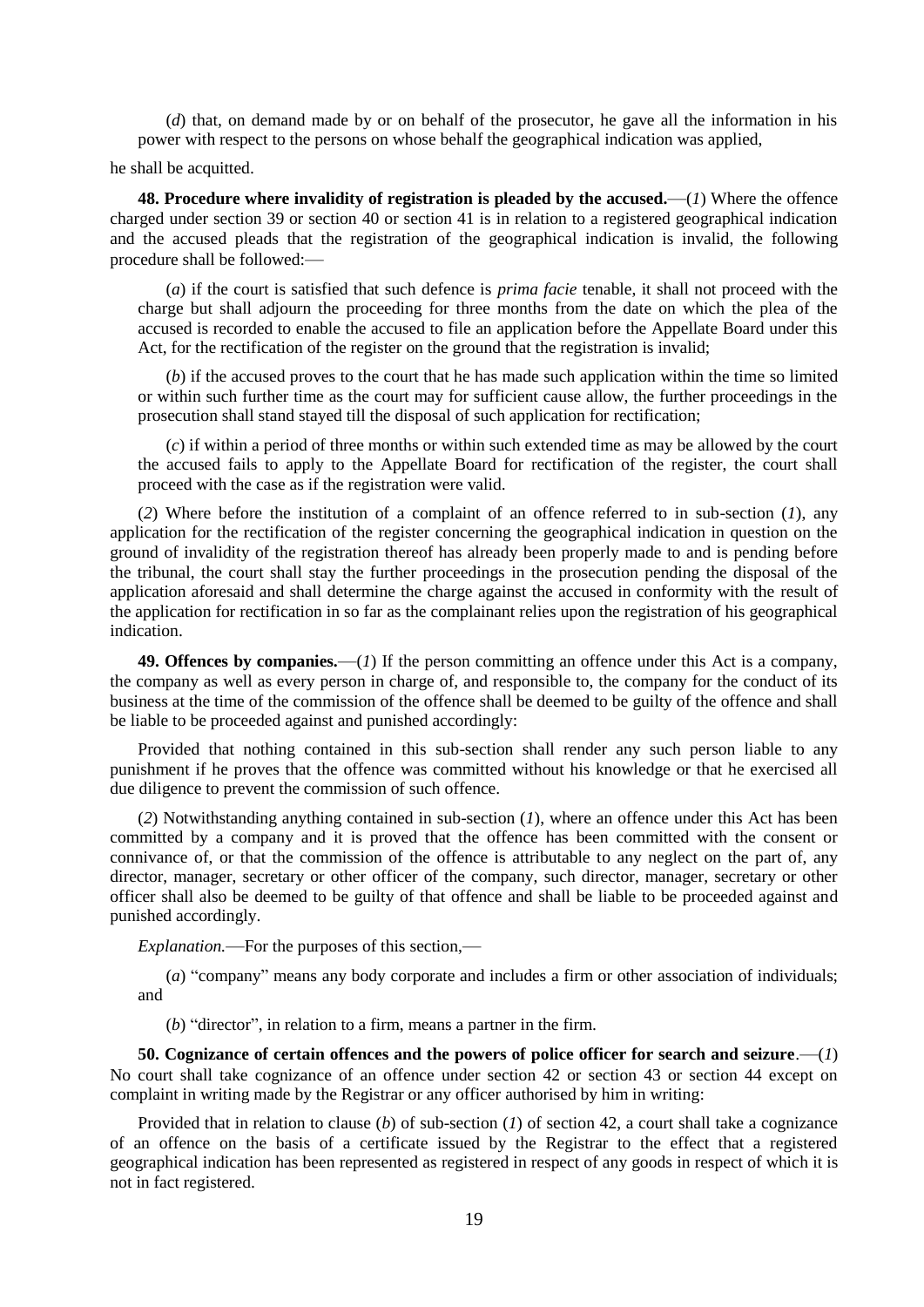(*2*) No court inferior to that of a Metropolitan Magistrate or Judicial Magistrate of the first class shall try an offence under this Act.

(*3*) The offences under section 39 or section 40 or section 41 shall be cognizable.

(*4*) Any police officer not below the rank of deputy superintendent of police or equivalent, may, if he satisfied that any of the offences referred to in sub-section  $(3)$  has been, is being, or is likely to be, committed, search and seize without warrant the goods, die, block, machine, plate, other instruments or things involved in committing the offence, wherever found, and all the articles so seized shall, as soon as practicable, be produced before the Judicial Magistrate of the first class or Metropolitan Magistrate, as the case may be:

Provided that the police officer, before making any search and seizure, shall obtain the opinion of the Registrar on the facts involved in the offence relating to geographical indication and shall abide by the opinion so obtained.

(*5*) Any person having an interest in any article seized under sub-section (*4*), may, within fifteen days of such seizure, make an application to the Judicial Magistrate of the first class or Metropolitan Magistrate, as the case may be, for such article being restored to him and the Magistrate, after hearing the application and the prosecution, shall make such order on the application as he may deem fit.

**51. Costs of defence of prosecution**.—In any prosecution under this Act, the court may order such costs to be paid by the accused to the complainant, or by the complainant to the accused, as the court deemed reasonable having regard to all the circumstances of the case and the conduct of the parties and the costs so awarded shall be recoverable as if they were a fine.

**52. Limitation of prosecution.**—No prosecution for an offence under this Act shall be commenced after the expiration of three years next after the commission of the offence charged or two years after the discovery thereof by the prosecutor, whichever expiration first happens.

**53. Information as to commission of offence.**—An officer of the Government whose duty it is to take part in the enforcement of the provisions of this Chapter shall not be compelled in any court to say whence he got any information as to the commission of any offence against this Act.

**54. Punishment for abetement in India of acts done out of India**.—If any person, being within India, abets the commission, without India, of any act which, if committed in India, would, under this Act, be an offence, he may be tried for such abetement in any place in India in which he may be found, and be punished therefor with the punishment to which he would be liable if he had himself committed in that place the act which he abetted.

### CHAPTER IX

#### **MISCELLANEOUS**

**55. Protection of action taken in good faith.**—No suit or other legal proceedings shall lie against any person in respect of anything which is in good faith done or intended to be done in pursuance of this Act.

**56. Certain persons to be public servants**.—Every person appointed under this Act shall be deemed to be a public servant within the meaning of section 21 of the Indian Penal Code (45 of 1860).

**57. Stay of proceedings where the validity of registration of the geographical indication is questioned, etc.**—(*1*) Where in any suit for infringement of a geographical indication the defendant pleads that registration of the geographical indication relating to plaintiff is invalid, the court trying the suit (hereinafter referred to as the court), shall,—

(*a*) if any proceedings for rectification of the register to the geographical indication relating to plaintiff or defendant are pending before the Registrar or the Appellate Board, stay the suit pending the final disposal of such proceedings;

(*b*) if no such proceedings are pending and the court is satisfied that the plea regarding the invalidity of the registration of the geographical indication relating to plaintiff or defendant is *prima facie* tenable, raise an issue regarding the same and adjourn the case for a period of three months from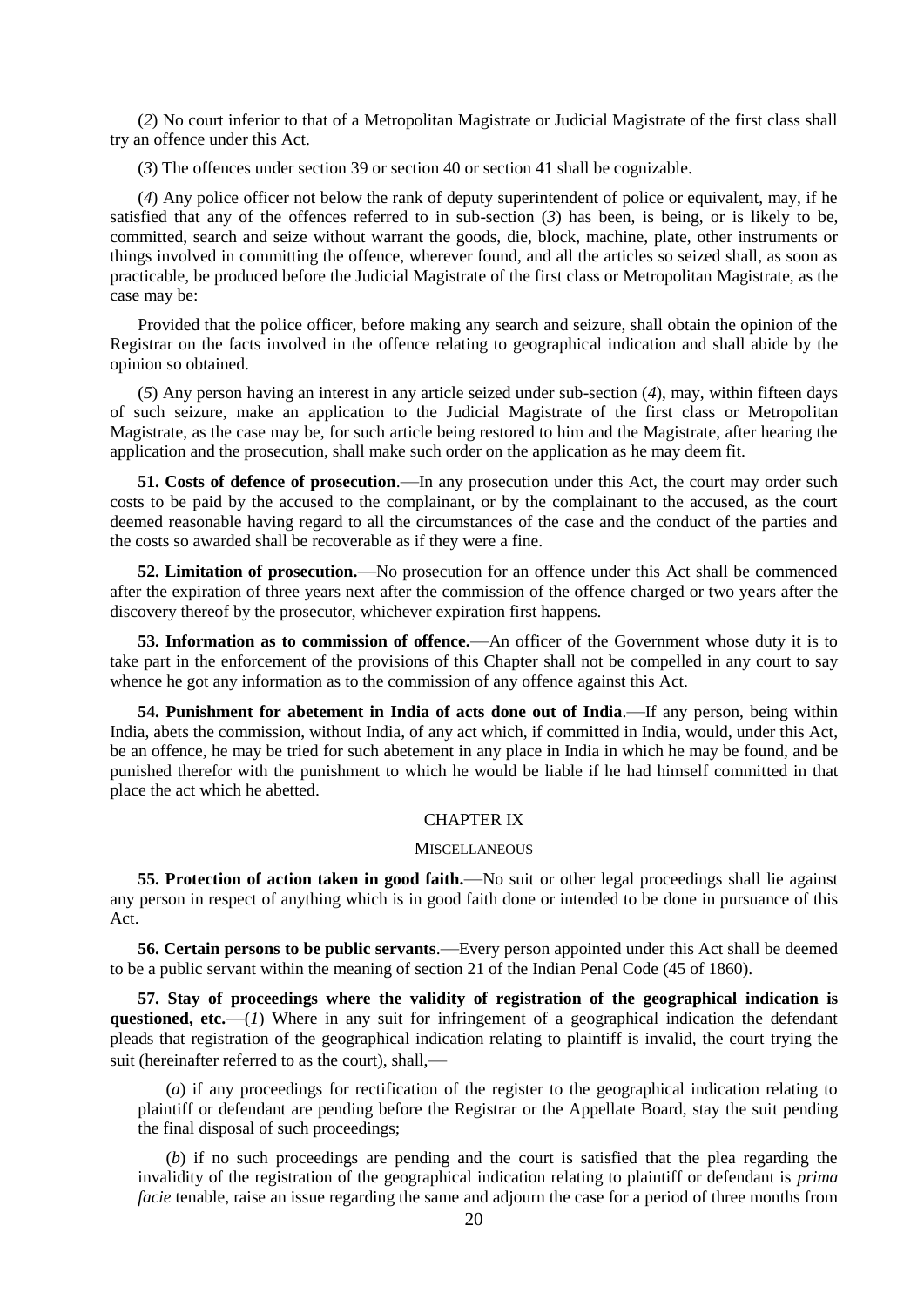the date of the framing of the issue in order to enable the party concerned to apply to the Appellate Board for rectification of the register.

(*2*) If the party concerned proves to the court that he has made any such application as is referred to in clause (*b*) of sub-section (*1*) within the time specified therein or within such extended time as the court may for sufficient cause allow, the trial of the suit shall stand stayed until the final disposal of the rectification proceedings.

(*3*) If no such application as aforesaid has been made within the time so specified or within such extended time as the court may allow, the issue as to the validity of the registration of the geographical indication concerned shall be deemed to have been abandoned and the court shall proceed with the suit in regard to the other issues in the case.

(*4*) The final order made in any rectification proceedings referred to in sub-section (*1*) or sub-section (*2*) shall be binding upon the parties and the court shall dispose of the suit conformably to such order in so far as it relates to the issue as to the validity of the registration of the geographical indication.

(*5*) The stay of a suit for the infringement of a geographical indication under this section shall not preclude the court from making any interlocutory order (including any order granting an injunction, directing account to be kept, appointing a receiver or attaching any property), during the period of the stay of the suit.

**58. Application for rectification of register to be made to Appellate Board in certain cases**.—(*1*) Where in a suit for infringement of a registered geographical indication the validity of the registration of the geographical indication relating to plaintiff is questioned by the defendant or where in any such suit the plaintiff questions the validity of the registration of the geographical indication relating to defendant, the issue as to the validity of the registration of the geographical indication concerned shall be determined only on an application for the rectification of the register and, notwithstanding anything contained in section 27, such application shall be made to the Appellate Board and not to the Registrar.

(*2*) Subject to the provisions of sub-section (*1*), where an application for rectification of the register is made to the Registrar under section 27, the Registrar may, if he thinks fit, refer the application at any stage of the proceedings to the Appellate Board.

**59. Implied warranty on sale of indicated goods**.—Where a geographical indication has been applied to the goods on sale or in the contract for sale of any goods, the seller shall be deemed to warrant that the geographical indication is a genuine geographical indication and not falsely applied, unless the contrary is expressed in writing signed by or on behalf of the seller and delivered at the time of the sale of goods on contract to and accepted by the buyer.

**60. Powers of Registrar.**—In all proceedings under this Act before the Registrar,—

(*a*) the Registrar shall have all the powers of a civil court for the purposes of receiving evidence, administering oaths, enforcing the attendance of witnesses, compelling the discovery and production of documents and issuing commissions for the examination of witnesses;

(*b*) the Registrar may, subject to any rules made in this behalf under section 87, make such orders as to costs as he considers reasonable, and any such order shall be executable as a decree of a civil court;

(*c*) the Registrar may, on an application made in the prescribed manner, review his own decision.

**61. Exercise of discretionary power by Registrar.**—Subject to the provisions of section 64, the Registrar shall not exercise any discretionary or other power vested in him by this Act or the rules made thereunder adversely to a person applying for the exercise of that power without (if so required by that person within the prescribed time) giving to the person an opportunity of being heard.

**62. Evidence before Registrar**.—In any proceeding under this Act before the Registrar, evidence shall be given by affidavit:

Provided that the Registrar may, if he thinks fit, take oral evidence in lieu of, or in addition to, such evidence by affidavit.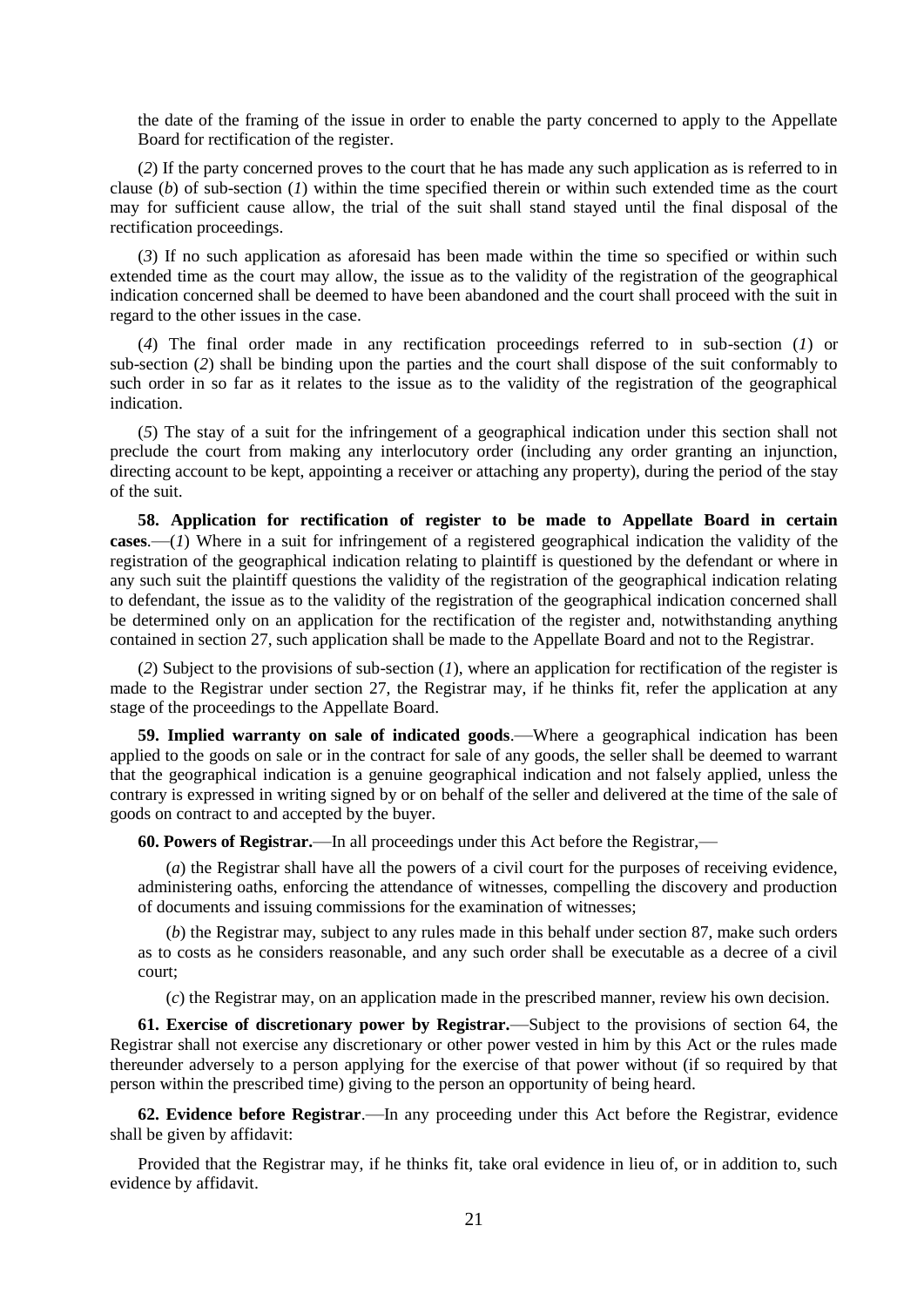**63. Death of party to a proceeding**.—If a person who is a party to a proceeding under this Act (not being a proceeding before the Appellate Board or a court) dies pending the proceeding, the Registrar may, on request, and on proof to his satisfaction of the transmission of the interest of the deceased person, substitute in the proceeding his successor in interest in his place, or, if the Registrar is of opinion that the interest of the deceased person is sufficiently represented by the surviving parties, permit the proceeding to continue without the substitution of his successor in interest.

**64. Extension of time.**—(*1*) If the Registrar is satisfied, on application made to him in the prescribed manner and accompanied by the prescribed fee, that there is sufficient cause for extending the time for doing any act (not being a time expressly provided in the Act), whether the time so specified has expired or not, he may, subject to such conditions as he may think fit to impose, extend the time and inform the parties accordingly.

(*2*) Nothing in sub-section (*1*) shall be deemed to require the Registrar to hear the parties before disposing of an application for extension of time, and no appeal shall lie from any order of the Registrar under this section.

**65. Abandonment.**—Where, in the opinion of the Registrar, an applicant is in default in the prosecution of an application filed under this Act, the Registrar may, by notice require the applicant to remedy the default within a time specified and after giving him, if so, desired, an opportunity of being heard, treat the application as abandoned, unless the default is remedied within the time specified in the notice.

# **66. Suit for infringement, etc., to be instituted before district court.**—(*1*) No suit,—

(*a*) for the infringement of a registered geographical indication; or

(*b*) relating to any right in a registered geographical indication; or

(*c*) for passing of arising out of the use by the defendant of any geographical indication which is indentical on with or deceptively similar to the geographical indication relating to the plaintiff, whether registered or unregistered,

shall be instituted in any court inferior to a district court having jurisdiction to try the suit.

(*2*) For the purpose of clauses (*a*) and (*b*) of sub-section (*1*), a "district court having jurisdiction" shall, notwithstanding anything contained in the Code of Civil Procedure, 1908 (5 of 1908), or any other law for the time being in force, include a district court within the local limits of whose jurisdiction, at the time of the institution of the suit or other proceeding, the person instituting the suit or proceeding, or, where there are more than one such persons any of them, actually and voluntarily resides or carries on business or personally works for gain.

*Explanation.*—For the purposes of sub-section (*2*), "person" includes the registered proprietor and the authorised user.

**67. Relief in suit for infringement or for passing off.**—(*1*) The relief which a court may grant in any suit for infringement or for passing off referred to in section 66 includes injunction (subject to such terms, if any, as the court thinks fit) and at the option of the plaintiff, either damages or account of profits, together with or without any order for the delivery-up of the infringing labels and indications for destruction or erasure.

(*2*) The order of injunction under sub-section (*1*) may include an *ex parte* injunction or any interlocutory order for any of the following matters, namely:—

(*a*) for discovery of documents;

(*b*) preserving of infringing goods, documents or other evidence which are related to the subject-matter of the suit;

(*c*) restraining the defendant from disposing of or dealing with his assets in a manner which may adversely affect plaintiff's ability to recover damages, costs or other pecuniary remedies which may be finally awarded to the plaintiff.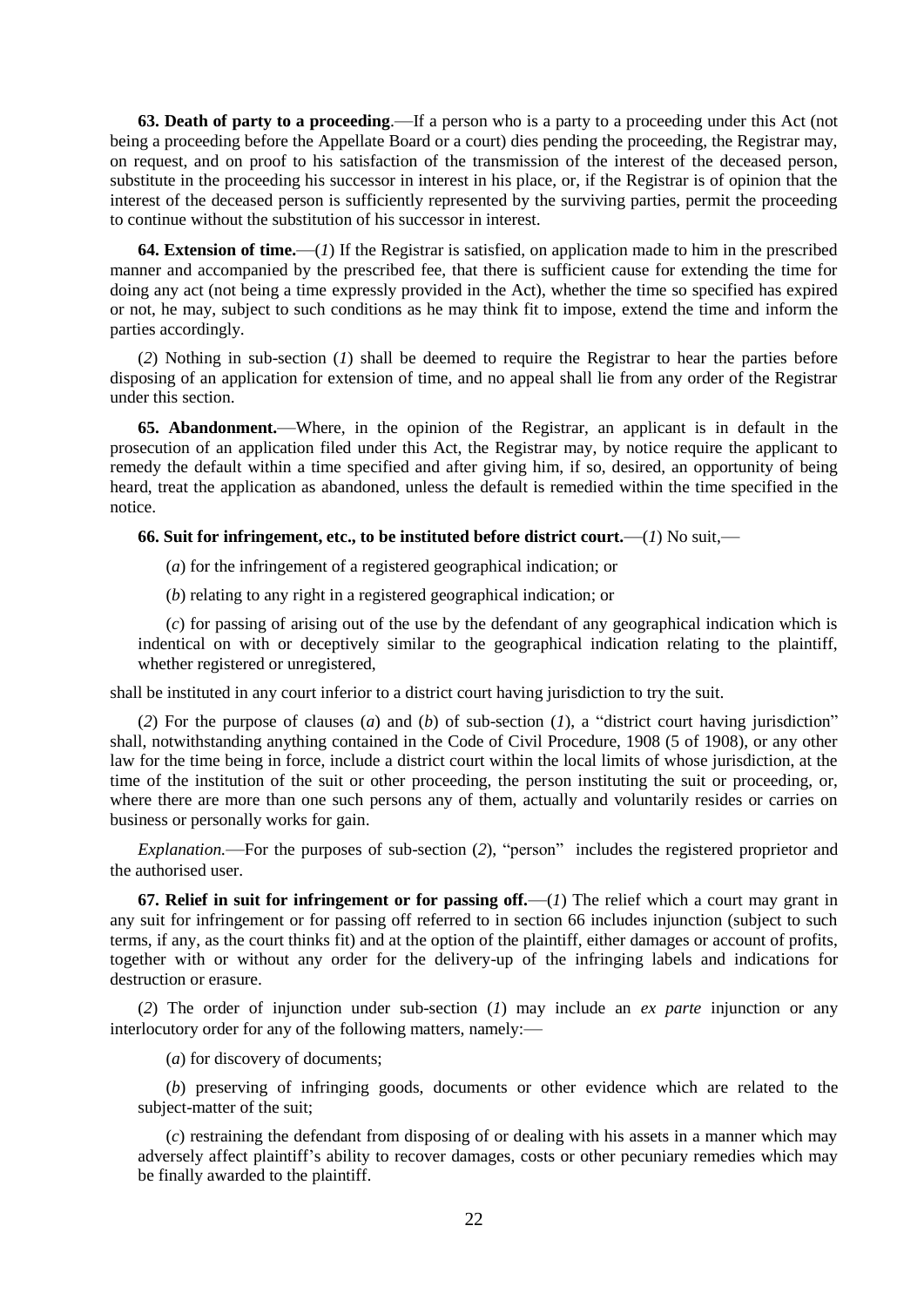(*3*) Notwithstanding anything contained in sub-section (*1*), the court shall not grant relief by way of damages (other than nominal damages) on account of profits in any case—

(*a*) where in a suit for infringement the defendant satisfies the court—

(*i*) that at the time he commenced to use the geographical indication complained of in the suit he was unaware and had no reasonable ground for believing that the geographical indication of the plaintiff was on the register; and

(*ii*) that when he became aware of the existence and nature of the plaintiff's right in the geographical indication, he forthwith ceased to use the geographical indication in relation to good in respect of which it was registered; or

(*b*) where in a suit for passing off, the defendant satisfies the court—

(*i*) that at the time he commenced to use the geographical indication complained of in the suit he was unaware and had no reasonable ground for believing that the geographical indication relating to the plaintiff was in use; and

(*ii*) that when he became aware of the existence and nature of the geographical indication relating to the plaintiff he forthwith ceased to use the geographical indication complained of.

**68. Authorised user to be impleaded in certain proceedings**.—(*1*) In every proceeding under Chapter VI or under section 31, every authorised user of a geographical indication to which such proceeding relate, who is not himself an applicant in respect of any proceeding under that Chapter or section, shall be made a party to the proceeding.

(*2*) Notwithstanding anything contained in any other law, an authorised user so made a party to the proceeding shall not be liable for any costs unless he enters an appearance and takes part in the proceeding.

**69. Evidence of entries in register, etc., and things done by the Registrar.—(***1***) A copy of any** entry in the register or of any document referred to in sub-section (*1*) of section 78 purporting to be certified by the Registrar and sealed with the seal of the Geographical Indications Registry shall be admitted in evidence in all courts and in all proceedings without further proof or production of the original.

(*2*) A certificate purporting to be under the hand of the Registrar as to any entry, matter or thing that he is authorised by this Act or the rules to make or do shall be *prima facie* evidence of the entry having been made, and of the contents thereof, or of the matter or things having been done or not done.

**70. Registrar and other officers not compellable to produce register, etc.**—The Registrar or any officer of the Geographical Indications Registry shall not, in any legal proceedings to which he is not a party, be compellable to produce the register or any other document in his custody, the contents of which can be proved by the production of a certified copy issued under this Act or to appear as a witness to prove the matters therein recorded unless by order of the court made for special cause.

**71. Power to require goods to show indication of origin**.—(*1*) The Central Government may, by notification in the Official Gazette, require that goods of any class specified in the notification which are made or produced beyond the limits of India and imported into India, or, which are made or produced within the limits of India, shall, from such date as may be appointed by the notification not being less than three months from its issue, have applied to them an indication of the country or place in which they were made or produced, or of the name and address of the manufacturer or the person for whom the goods were manufactured.

(*2*) The notification may specify the manner in which such indication shall be applied, that is to say, whether to goods themselves or in any other manner, and the times or occasions on which the presence of the indication shall be necessary, that is to say, whether on importation only, or also at the time of sale, whether by wholesale or retail or both.

(*3*) No notification under this section shall be issued, unless application is made for its issue by persons or associations substantially representing the interests of dealers in, or manufacturers, producers,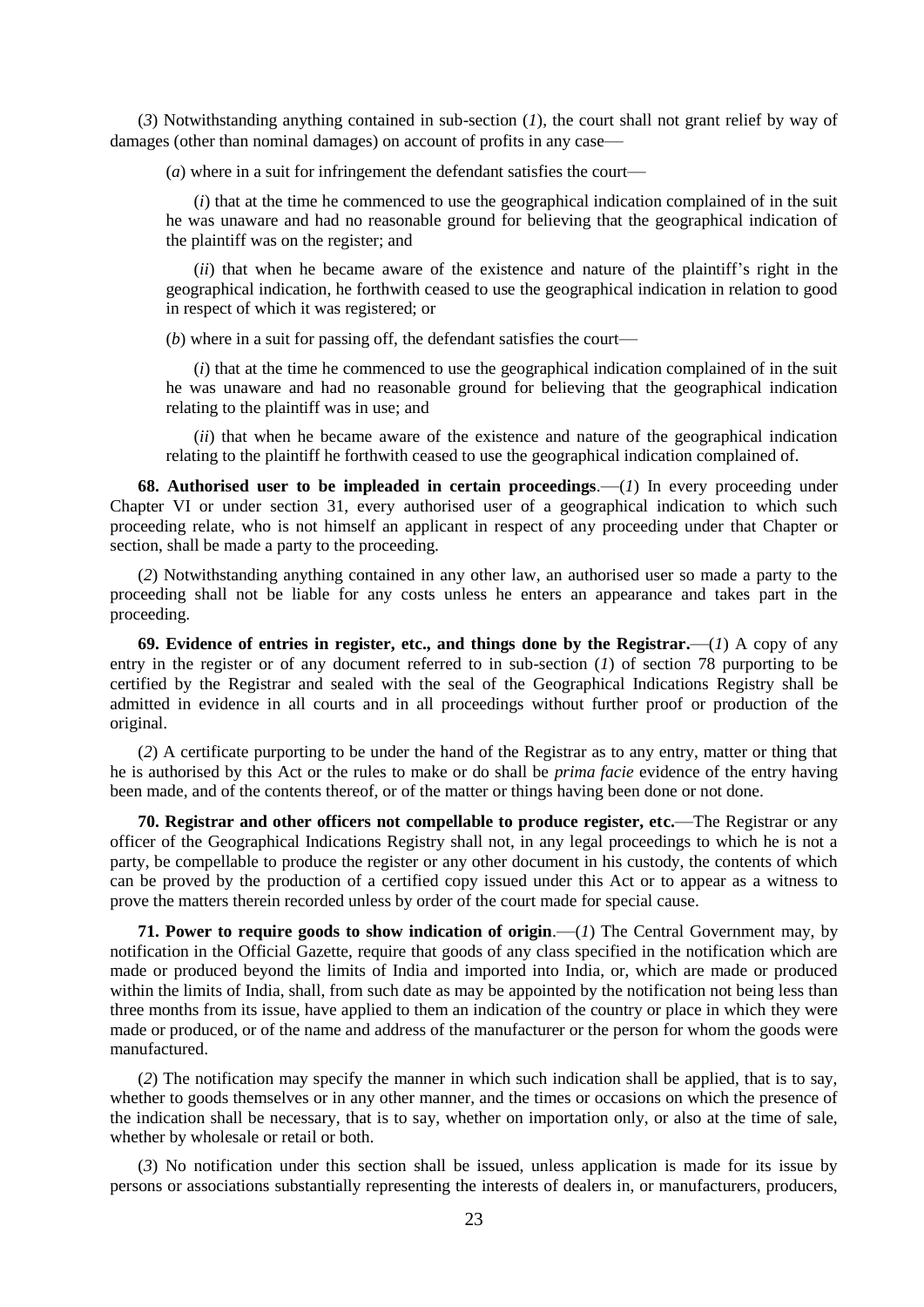or users of, the goods concerned, or unless the Central Government is otherwise convinced that it is necessary in the public interest to issue the notification, with or without such inquiry, as the Central Government may consider necessary.

(*4*) The provisions of section 23 of the General Clauses Act, 1897 (10 of 1897) shall apply to the issue of a notification under this section as they apply to the making of a rule or bye-law the making of which is subject to the condition of previous publication.

(*5*) A notification under this section shall not apply to goods made or produced beyond the limits of India and imported into India, if in respect of those goods, the Commissioner of Customs is satisfied at the time of importation that they are intended for exportation whether after transhipment in or transit through India or otherwise.

**72. Certificate of validity.**—If in any legal proceedings for rectification of the register before the Appellate Board a decision is on contest given in favour of the registered proprietor or, as the case may be, authorised user of the geographical indication on the issue as to the validity of the registration of the geographical indication or the authorised user, the Appellate Board may grant a certificate to that effect, and if such a certificate is granted, then, in any subsequent legal proceeding in which the said validity comes into question the said proprietor or the authorised user, as the case may be, on obtaining a final order or judgment in his favour affirming validity of the registration of the geographical indication or the authorised user, as the case may be, shall unless the said final order or judgment for sufficient reason directs otherwise, be entitled to his full cost charges and expenses as between legal practitioner and client.

**73. Groundless threats of legal proceedings.**—(*1*) Where a person, by means of circulars, advertisements or otherwise, threatens a person with an action or proceeding for infringement of a geographical indication which is registered, or alleged by the first-mentioned person to be registered, or with some other like proceeding, a person aggrieved may, whether the person making the threats is or is not the registered proprietor or the authorised user of the geographical indication, bring a suit against the first-mentioned person and may obtain a declaration to the effect that the threats are unjustifiable, and an injunction against the continuance of the threats and may recover such damages (if any) as he has sustained, unless the first-mentioned person satisfies the court that the geographical indication is registered and that the acts in respect of which the proceedings were threatened, constitute, or, if done, would constitute, an infringement of the geographical indication.

(*2*) The last preceding sub-section does not apply if the registered proprietor of the geographical indication or an authorised user thereof with due diligence commences and prosecutes an action against the person threatened for infringement of the geographical indication.

(*3*) Nothing in this section shall render a legal practitioner or a registered geographical indications agent liable to an action under this section in respect of an act done by him in his professional capacity on behalf of a client.

(*4*) A suit under sub-section (*1*) shall not be instituted in any court inferior to a district court.

**74. Address for service.**—An address for service stated in an application or notice of opposition shall, for the purposes of the application or notice of opposition be deemed to be the address of the applicant or opponent, as the case may be, and all documents in relation to the application or notice of opposition may be served by leaving them at or sending them by post to the address for service of the applicant or opponent, as the case may be.

**75. Trade usages, etc., to be taken into consideration.**—In any proceeding relating to a geographical indication, the tribunal shall admit evidence of the usages of the trade concerned and of any relevant geographical indication legitimately used by other persons.

**76. Agents.**—Where, by or under this Act, any act, other than the making of an affidavit, is required to be done before the Registrar by any person, the act may, subject to the rules made in this behalf, be done instead of by that person himself, by a person duly authorised in the prescribed manner, who is,—

(*a*) a legal practitioner, or

(*b*) a person registered in the prescribed manner as a geographical indications agent, or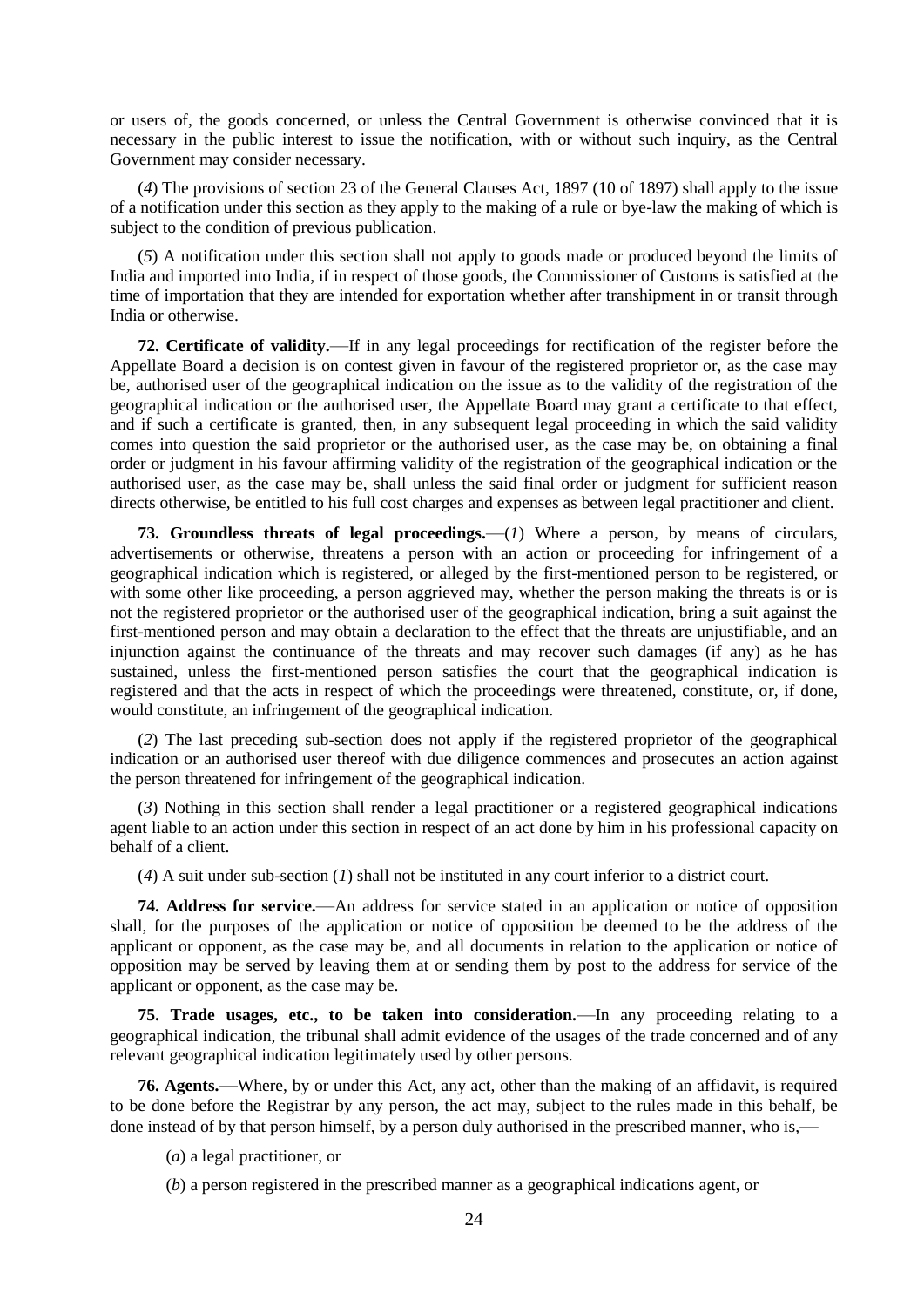(*c*) a person in the sole and regular employment of the principal.

**77. Indexes.**—There shall be kept under the directions and supervision of the Registrar,—

(*a*) an index of registered geographical indications,

(*b*) an index of geographical indications in respect of which applications for registration are pending,

(*c*) an index of the names of the proprietors of registered geographical indications, and

(*d*) an index of the names of authorised users.

**78. Documents open to public inspection.**—(*1*) The following documents, subject to such conditions as may be prescribed, be open to public inspection at the Geographical Indications Registry, namely:—

(*a*) the register and any document upon which any entry in the register is based;

(*b*) every notice of opposition to the registration of a geographical indication, application for rectification before the Registrar, counter-statement thereto, and any affidavit or document filed by the parties in any proceedings before the Registrar;

(*c*) the indexes mentioned in section 77; and

(*d*) such other documents as the Central Government may, by notification in the Official Gazette, specify:

Provided that where such register is maintained wholly or partly on computer, the inspection of such register under this section shall be made by inspecting the computer print out of the relevant entry in the register so maintained on computer.

(*2*) Any person may, on an application to the Registrar and on payment of such fee as may be prescribed, obtain a certified copy of any entry in the register or any document referred to in sub-section (*1*).

**79. Reports of Registrar to be placed before Parliament.**—The Central Government shall cause to be placed before both Houses of Parliament once a year a report respecting the execution by or under this Act.

**80. Fees and surcharge.**—(*1*) There shall be paid in respect of applications and registrations and other matters under this Act such fees and surcharge as may be prescribed by the Central Government.

(*2*) Where a fee is payable in respect of the doing of an act by the Registrar, the Registrar shall not do that act until the fee has been paid.

(*3*) Where a fee is payable in respect of the filing of a document at the Geographical Indications Registry, the document shall be deemed not to have been filed at the registry until the fee has been paid.

**81. Savings in respect of certain matters in Chapter VIII**.—Nothing in Chapter VIII shall—

(*a*) exempt any person from any suit or other proceeding which might, but for anything in that Chapter, be brought against him, or

(*b*) be construed so as to render liable to any prosecution or punishment any servant of a master resident in India who in good faith acts in obedience to the instructions of such master, and, on demand made by or on behalf of the prosecutor, has given full information as to his master and as to the instructions which he has received from his master.

**82. Declarations as to title of geographical indication not registerable under the Registration Act, 1908.**—Notwithstanding anything contained in the Registration Act, 1908 (16 of 1908), no document declaring or purporting to declare any title of a person to a geographical indication other than a registered geographical indication shall be registered under that Act.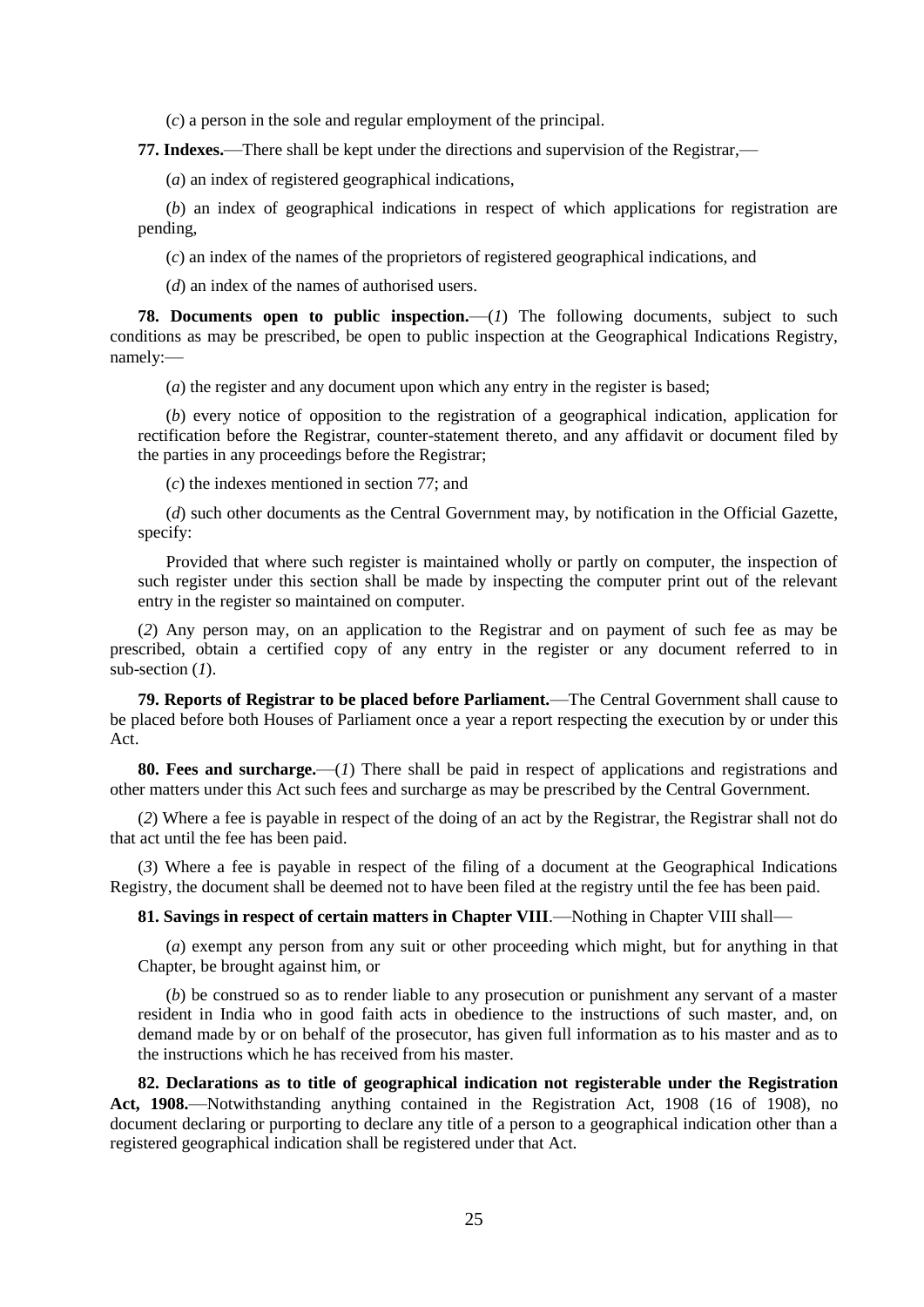**83. Government to be bound.**—The provisions of this Act shall be binding on the Government.

**84. Special provisions relating to applications for registration from citizens of convention countries**.—(*1*) With a view to the fulfilment of a treaty, convention or arrangement with any country or a country which is a member of a group of countries or union of countries or Inter-Governmental Organisations outside India which affords to citizens of India similar privileges as granted to its own citizens, the Central Government may, by notification in the Official Gazette, declare such country or group of countries or union of countries or Inter-Governmental Organisations to be a convention country or convention countries for the purposes of this Act.

(*2*) Nothing contained in this Act or the Trade Marks Act, 1999 (47 of 1999) shall prevent a continued and similar use of geographical indication relating to a country or a country which is a member of a group of countries or union of countries or any Inter-Governmental Organisations, as the case may be, notified under sub-section (*1*) identifying wines or spirits in connection with goods by any citizen or domiciliary of such country who has used that geographical indication in continuous manner with regard to such goods or any goods relating to such goods, as the case may be, in any part of the territory of that country either—

(*a*) for at least ten years preceding the 15th day of April, 1994; or

(*b*) in good faith preceding the date referred to in clause (*a*).

**85. Provision as to reciprocity.**—Where any country or a country which is a member of a group of countries or union of countries or any Inter-Governmental Organisation specified by the Central Government in this behalf by notification in the Official Gazette does not accord to citizens of India the same rights in respect of the registration and protection of geographical indications as it accords to its own nationals, no nationals of such country or a country which is a member of a group of countries or union or countries or Inter-Governmental Organisations, as the case may be, shall be entitled—

(*a*) to apply for the registration of, or be registered as the proprietor of geographical indication;

(*b*) to apply for registration or be registered as an authorised user of a geographical indication.

**86. Powers of Central Government to remove difficulties.**—(*1*) If any difficulty arises in giving effect to the provisions of this Act, the Central Government may, by order published in the Official Gazette, make such provisions not inconsistent with the provisions of this Act as may appear to be necessary for removing the difficulty:

Provided that no order shall be made under this section after the expiry of five years from the commencement of this Act.

(*2*) Every order made under this section shall, as soon as may be after it is made, be laid before each House of Parliament.

**87. Power to make rules.**—(*1*) The Central Government may, by notification in the Official Gazette and subject to the condition of previous publication, make rules to carry out the provisions of this Act.

(*2*) In particular, and without prejudice to the generality of the foregoing power, such rules may provide for all or any of the following matters, namely:—

(*a*) the matters to be included in the Register of Geographical Indications under sub-section (*1*), and the safeguards to be observed in the maintenance of such register in computer floppies or diskettes under sub-section (*2*) of section 6;

(*b*) the manner of incorporation of particulars relating to registration of geographical indications in Part A under sub-section (*2*) and the manner of incorporation of particulars relating to the registration of the authorised users under sub-section (*3*) of section 7;

(*c*) the classification of goods and the manner of publication of the alphabetical index of classification of goods and the definite territory or locality or region for the purpose of registration of geographical indications under sub-section (*1*) of section 8;